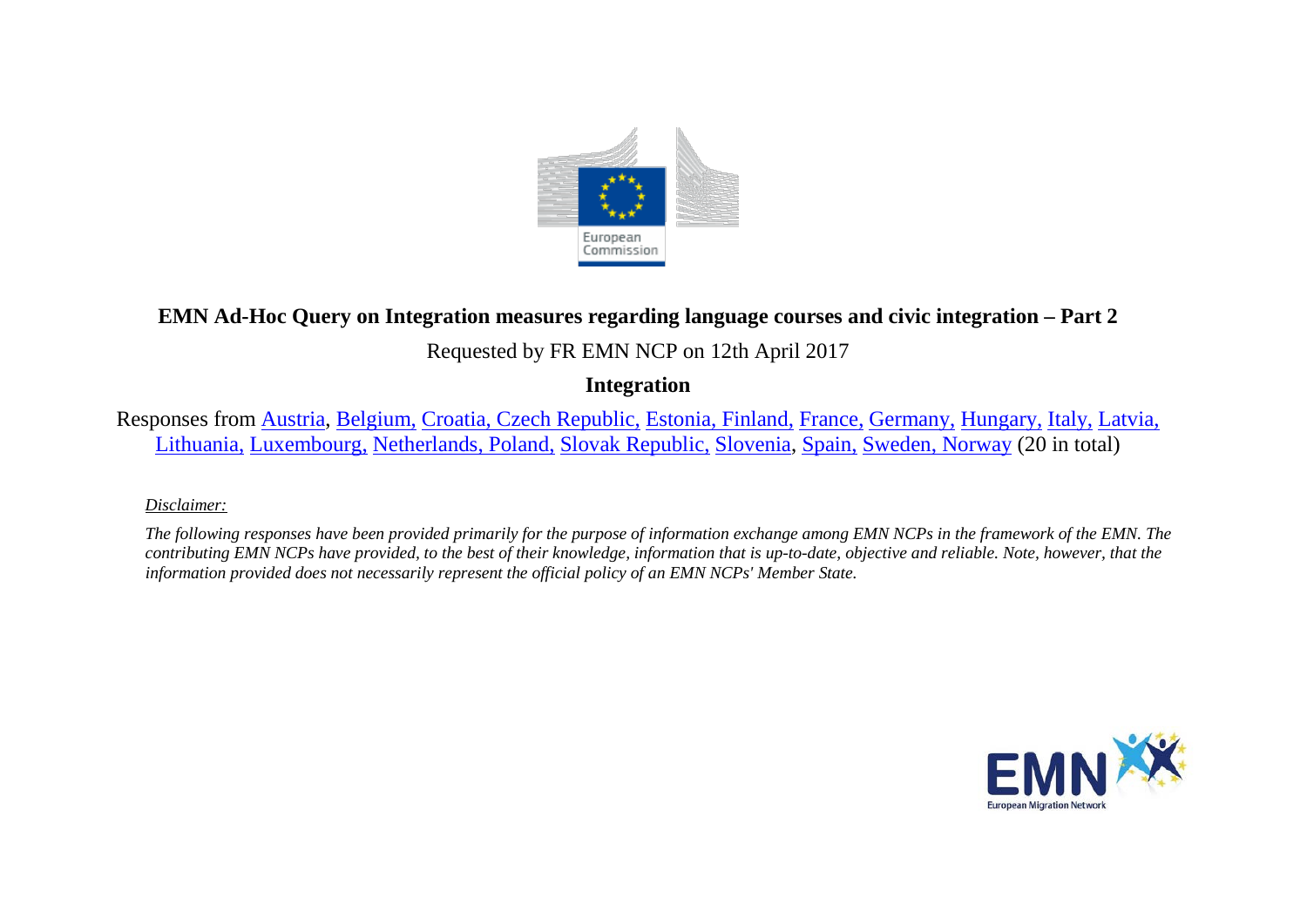### **Background information:**

The Law of 7 March 2016 on the Right of Foreign Nationals in France has modified the rights of foreign nationals, in particular with the reform of the reception and integration process for those who first arrive in France (first-time arrivals) and intend to set up permanently. The ministry of the Interior is reflecting on developing the integration policy and would like to obtain information from other Member States on their integration measures regarding language courses and civic integration.

Due to the urgent need of the Integration Directorate in order to feed into a report on this topic, we would be grateful to receive your responses as soon as possible, or by 2nd May at the latest.

Please note that the ad-hoc query is divided into two parts due to the amount of questions.

### **Questions**

- 1. Regarding the civic training: a) What is the content of the course (topics addressed)? b) What is the duration of the course? What are the different types of courses provided (for example, the pace of learning, assessment of the concepts learned, adhering to national values, etc.)?
- 2. Do you provide other courses to facilitate the integration of newly arrived migrants?
- 3. Do you provide incentives to attend the courses (for example, covering childcare costs, link between participation in the courses and issuance of a residence permit, etc.)?
- 4. Does your country provide other measures to support newly arrived migrants in their integration pathway?
- 5. How are local authorities and NGOs involved? How are the costs of integration policy allocated? Does the third-country national have to cover partially the courses at his/her own expense?

### **Responses**

<span id="page-1-0"></span>

| <b>Country</b> | Wider<br><b>Dissemination</b> | <b>Response</b>                                                                                                                                                                                                                                                                                                                                                                                                                                                                                                                                                                                                                                                                                                                                                                                                                                                                                                          |
|----------------|-------------------------------|--------------------------------------------------------------------------------------------------------------------------------------------------------------------------------------------------------------------------------------------------------------------------------------------------------------------------------------------------------------------------------------------------------------------------------------------------------------------------------------------------------------------------------------------------------------------------------------------------------------------------------------------------------------------------------------------------------------------------------------------------------------------------------------------------------------------------------------------------------------------------------------------------------------------------|
| Austria        | Yes                           | 1. I. Civic training for beneficiaries of international protection: Since late 2015, and based on the "50 Action"<br>Points", the Austrian Integration Fund has been offering and holding values and orientation courses throughout<br>the country for persons granted asylum or subsidiary protection. Cooperation in this regard with the Public<br>Employment Service has also been in place since March 2016. Course participants acquire an understanding<br>of the fundamental values of living within a community in Austria as well as important knowledge for everyday<br>life in Austria. About 14,000 recognized refugees could be reached with such courses in 2016. A collection of<br>supplementary learning materials entitled "My Life in Austria - Opportunities and Rules" was prepared in<br>Arabic, Farsi/Dari and English. Source: National Contact Point Austria in the European Migration Network |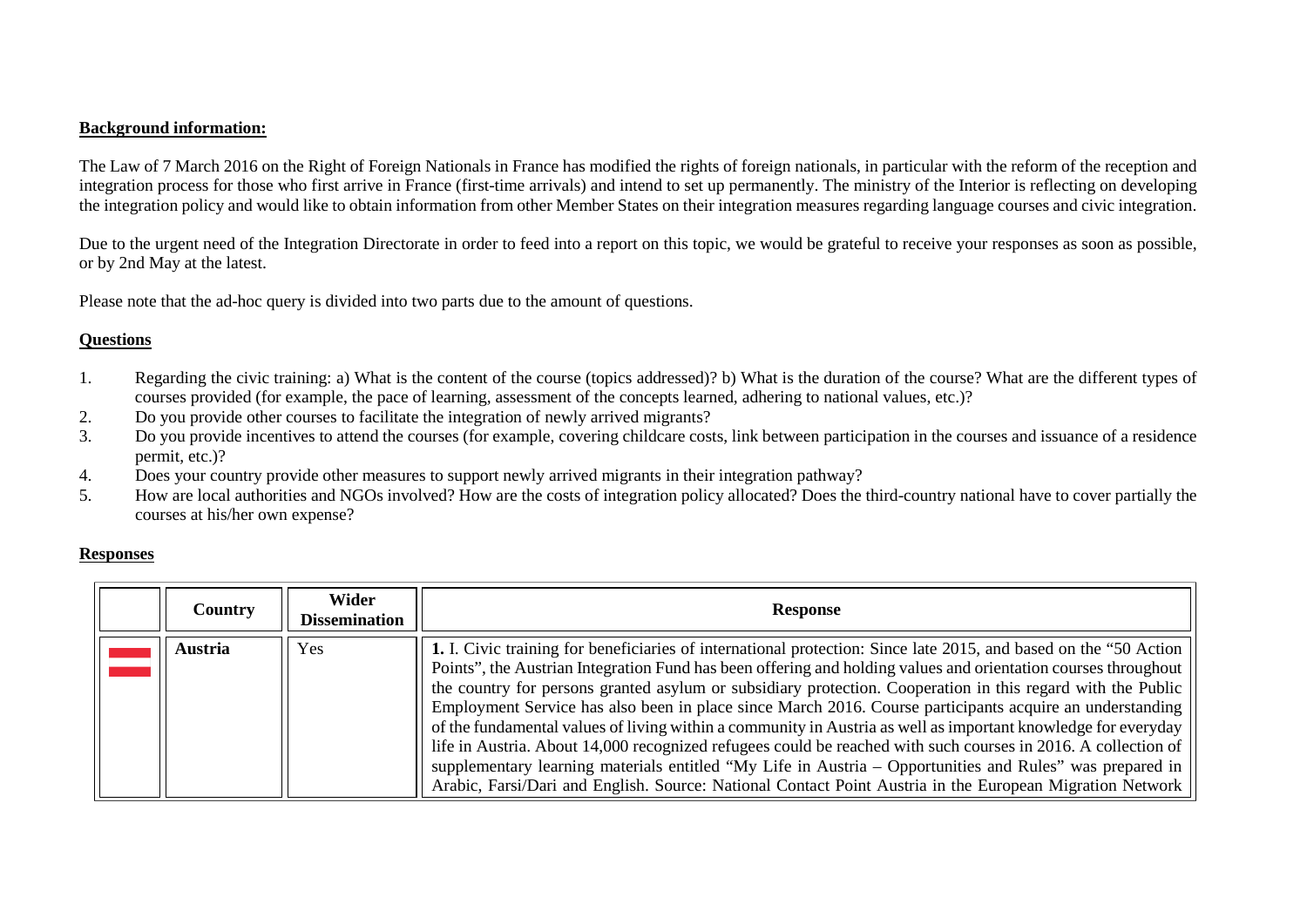|  | (AT EMN NCP) 2017 Annual Report 2016 on immigration and asylum in Austria. IOM, Vienna, p. 16.                     |
|--|--------------------------------------------------------------------------------------------------------------------|
|  | http://www.emn.at/wp-content/uploads/2017/03/APR-2016_National-Report-Austria-Part-                                |
|  | at<br>Available                                                                                                    |
|  | 1_FINAL.pdf (accessed on 19 April 2017). Planned amendments: Persons granted asylum and persons granted            |
|  | subsidiary protection will be obliged to attend language and value- and orientation courses. In case of            |
|  | infringements of the obligation, social benefits will be cut back (Art. 6 Integration Act - proposal). II. Civic   |
|  | training for other migrants: a) Until now, civic training as an independent type of course is not foreseen for     |
|  | other migrants. Elements of civic training are covered by the 'German-Integration-Courses'. They have to           |
|  | provide participants with elementary knowledge of the German language in order to be able to communicate           |
|  | and read simple texts. Furthermore, topics of everyday life with elements of civic training and topics related to  |
|  | European and democratic fundamental rights have to be covered in order to enable participants to participate       |
|  | in the social, economic and cultural life in Austria (Art. 16 para 1 Settlement and Residence Act). Planned        |
|  | amendments: The proposed Act on Integration introduces "Integration exams" for Module 1 and 2 of the               |
|  | Integration Agreement, which include additionally to the language tests a "value and orientation part". This       |
|  | part of the exam will request "knowledge of the fundamental values of the legal and social system of the           |
|  | republic of Austria" for Module 1 and "advanced knowledge of the fundamental values of the legal and social        |
|  | system of the republic of Austria" for Module 2 of the Integration Agreement (Art. 7-12 Integration Act            |
|  | (proposal).                                                                                                        |
|  |                                                                                                                    |
|  | 2. Youth College In September 2016, the city of Vienna established the project "Start Vienna – Youth College",     |
|  | which provides basic education courses for persons granted asylum or subsidiary protection and asylum seekers      |
|  | between 15 and 26 years old. Additionally to core modules (for example German, English, mathematics), the          |
|  | students can individually gain and develop skills and prepare for further educational steps.                       |
|  |                                                                                                                    |
|  | 3. For persons granted asylum or subsidiary protection, participation in language courses and civic training       |
|  | often is part of their labour market reintegration measures and is therefore linked to social benefits. In case of |
|  | infringements of the obligation to participate, social benefits can be cut back.                                   |
|  |                                                                                                                    |
|  | 4. Competency Check programme For example, the Competency Check programme was introduced in August                 |
|  | 2015 by the Public Employment Service under a mandate from the Federal Ministry of Labour, Social Affairs          |
|  | and Consumer Protection; the test is carried out throughout Austria with the aim of testing the skills of persons  |
|  | granted asylum or subsidiary protection. The programme was expanded in 2016 and increased to 13,000                |
|  | participants nationwide. The goal of the Competency Check course is to assess participants' previously             |
|  | acquired qualifications to facilitate recognition of these skills, as well as to initiate programmes of further    |
|  |                                                                                                                    |
|  | training where required and thus enable an expeditious integration into the labour market. In 2016 the Public      |
|  | Employment Service spent a total of roughly EUR 75 million on measures aimed at integrating this target            |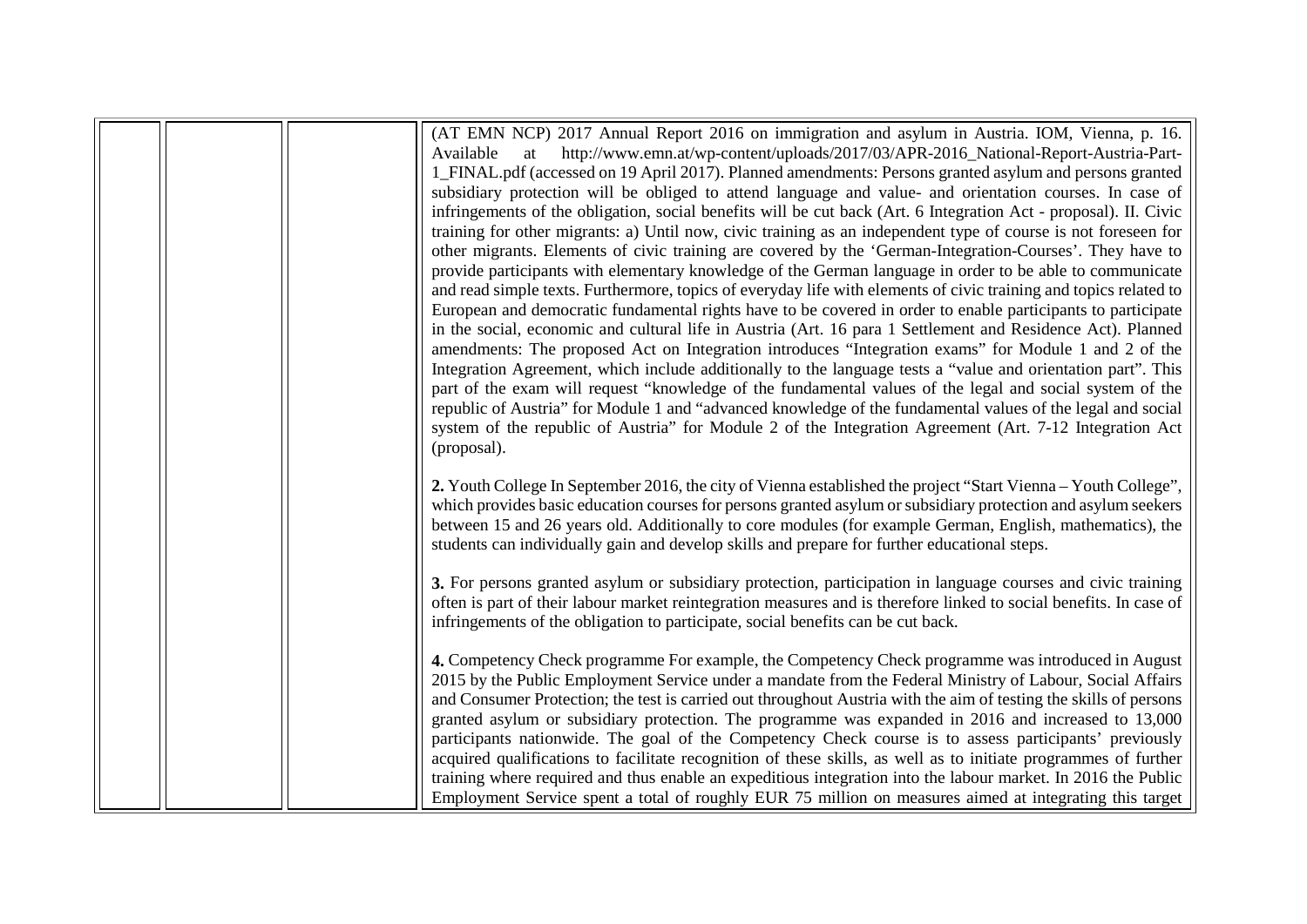<span id="page-3-0"></span>

|                |     | group into the labour market. It is anticipated that this budget will be increased to EUR 90 million in 2017.<br>Source: National Contact Point Austria in the European Migration Network (AT EMN NCP) 2017 Annual<br>Report 2016 on immigration and asylum in Austria. IOM, Vienna, p. 15, Available at http://www.emn.at/wp-<br>content/uploads/2017/03/APR-2016_National-Report-Austria-Part-1_FINAL.pdf (accessed on 19 April<br>2017).<br>5. Beneficiaries of international protection: Courses for persons granted asylum or subsidiary protection and<br>for asylum seekers are conducted by local authorities, NGOs or other private institutions. Reimbursement of<br>costs is provided by the federal state (Art. 68 para 3 Asylum Act). Most of these courses are free of charge for<br>the participants. Other migrants: Courses are provided by private educational institutions which have been<br>certified by the Austrian Integration Fund. Courses in general have to be paid by the participants. However,<br>family members of TCN who come for reasons of family reunification receive a reimbursement of 50% of the<br>course costs from the federal state (max. $\epsilon$ 750,-) if the course is completed within 18 months after the issuing<br>of their residence title (Art. 15 para 1 Settlement and Residence Act).                                                                                                                                                                                                                                                                                                                                                                                                                                                                                                                                                                                                                                                                                                                                                                                                                    |
|----------------|-----|----------------------------------------------------------------------------------------------------------------------------------------------------------------------------------------------------------------------------------------------------------------------------------------------------------------------------------------------------------------------------------------------------------------------------------------------------------------------------------------------------------------------------------------------------------------------------------------------------------------------------------------------------------------------------------------------------------------------------------------------------------------------------------------------------------------------------------------------------------------------------------------------------------------------------------------------------------------------------------------------------------------------------------------------------------------------------------------------------------------------------------------------------------------------------------------------------------------------------------------------------------------------------------------------------------------------------------------------------------------------------------------------------------------------------------------------------------------------------------------------------------------------------------------------------------------------------------------------------------------------------------------------------------------------------------------------------------------------------------------------------------------------------------------------------------------------------------------------------------------------------------------------------------------------------------------------------------------------------------------------------------------------------------------------------------------------------------------------------------------------------------------------------------------------|
| <b>Belgium</b> | Yes | 1. Introduction: In Belgium, the Communities (Flemish, French and German speaking) and the Regions<br>(Flanders, Wallonia and Brussels-Capital) are responsible for integration policies. As a consequence, legal<br>aspects, practices, policies and budgets attributed to integration differ from one entity to the other. In Flanders,<br>the Agency for Integration and Civic Integration, as well as the two local agencies for integration and civic<br>integration of the cities of Gent (IN-Gent) and Antwerp (Atlas) are in charge of the operational implementation<br>of the integration policy. The Agency for Local Affairs (Agentschap Binnenlands Bestuur) is responsible for<br>policy preparation and evaluation. In Wallonia, the integration policy is decentralized and organized through<br>eight Regional Integration Centres created on a territorial basis. These centres cooperate through a supra-<br>structure, the Platform for Consultation and Support for the Regional Integration Centres (DISCRI). In the<br>Brussels Capital Region, the Flemish Community Commission (VGC) is responsible for the integration policy<br>for Dutch-speaking people, while the French Community Commission (COCOF) is responsible for the<br>integration policy for French-speaking people. In the German speaking Community, the Ministry of said<br>Community is responsible for the integration measures. For the courses, migrants are accompanied by a<br>reference centre for integration and migration. a) What is the content of the course (topics addressed)? A.<br>FLANDERS During a social orientation course, the students learn about living and working in Belgium. The<br>course is provided in the mother tongue of the student, or a language s/he understands well. Students are<br>provided with information and develop the skills needed to actively participate in society. The teacher builds<br>on the existing knowledge of the students and the questions they might have. This means that the content of a<br>course will vary depending on the profiles of the participants. Subjects that can be dealt with include : |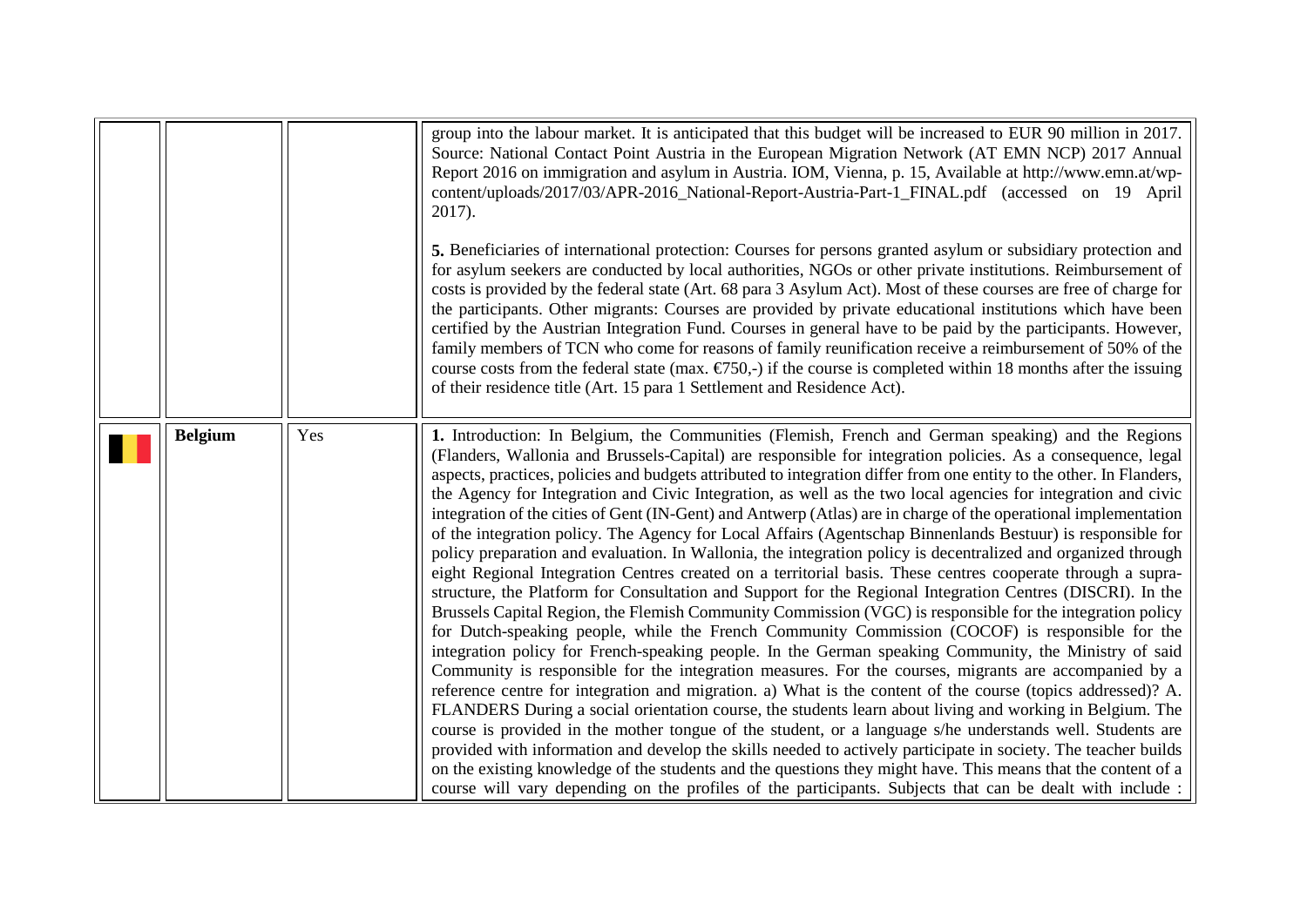|  | education, housing, working, health system, public transport system, leisure, history of Belgium, etc.              |
|--|---------------------------------------------------------------------------------------------------------------------|
|  | Furthermore, norms and values of the Belgian society are a central element of the social orientation course (i.e.   |
|  | freedom, equality, solidarity, respect and active citizenship). They are included in the content and the methods    |
|  | of the course. The systems implementing these values and norms are also dealt with (e.g. democracy, rule of         |
|  | law, etc.). In Flanders, people starting a civic integration programme sign a civic integration contract. For those |
|  | for whom the civic integration programme is mandatory, signing a civic integration contract is mandatory. The       |
|  | others can choose whether or not to sign a contract. A certificate of civic integration is issued when the student  |
|  | meets the requirements of the social orientation course and the Dutch language course. B. WALLONIA In the           |
|  | Walloon Region, the integration pathway is organized around 4 modules (see Part II, Q.2 of this AHQ),               |
|  | including a training module on civic integration. Basic information is provided on the functioning of the           |
|  | Belgian society in general, on social relations in Belgium and on the functioning of public institutions with the   |
|  | objective to be able to participate fully in the social, cultural and associative life. Ten different topics are    |
|  | addressed during the course on citizenship during the second module: different residence statuses, housing,         |
|  | health, education, social security, taxes, insurance, institutions, daily live, equal opportunities and gender      |
|  | equality. The minimum requirements in terms of content, methodology and the qualification of trainers for the       |
|  | civic integration course have been defined by the Coordination Committee of the Integration Pathway (see:           |
|  | http://socialsante.wallonie.be/?q=news-parcours-integration-travaux-comite-coordination). C. BRUSSELS In            |
|  | Brussels, the integration programme - for those opting for French - consists of two components (see Part II,        |
|  | Q.2 of this AHQ). The first component includes information on the rights and obligations of every person            |
|  | residing in Belgium. It focuses – as a minimum – on the following topics: rights and obligations defined in the     |
|  | Constitution, the European Convention on Human Rights, as well as rights and benefits regarding health,             |
|  | housing, mobility, employment, training and education. The second component includes a citizenship training.        |
|  | This training focuses as a minimum on: History of Belgium (including the migration history), the political and      |
|  | institutional organisation of Belgium, the geography of Belgium, the socio-economic organisation of Belgium,        |
|  | the Belgian social security system, the organisation of the labour market and the participation modalities. D.      |
|  | GERMAN SPEAKING COMMUNITY During the course on citizenship, basic information is provided on the                    |
|  | functioning of the Belgian society in general, on social relations in Belgium and on the functioning of public      |
|  | institutions with the objective to enable the students to fully participate in the social, cultural and associative |
|  | life. Eight different topics are addressed during this course on citizenship during the second module: living in    |
|  | East-Belgium, values of our society, understanding Belgium, housing, health, education, social security and         |
|  | working, and intercultural co-existence. The course is given in German, in simple language. There are not           |
|  | enough migrants in the German speaking Community to guarantee courses in every possible mother tongue.              |
|  | The integration course was the last step to be organized for the German speaking Community. b) What is the          |
|  | duration of the course? What are the different types of courses provided (for example, the pace of learning,        |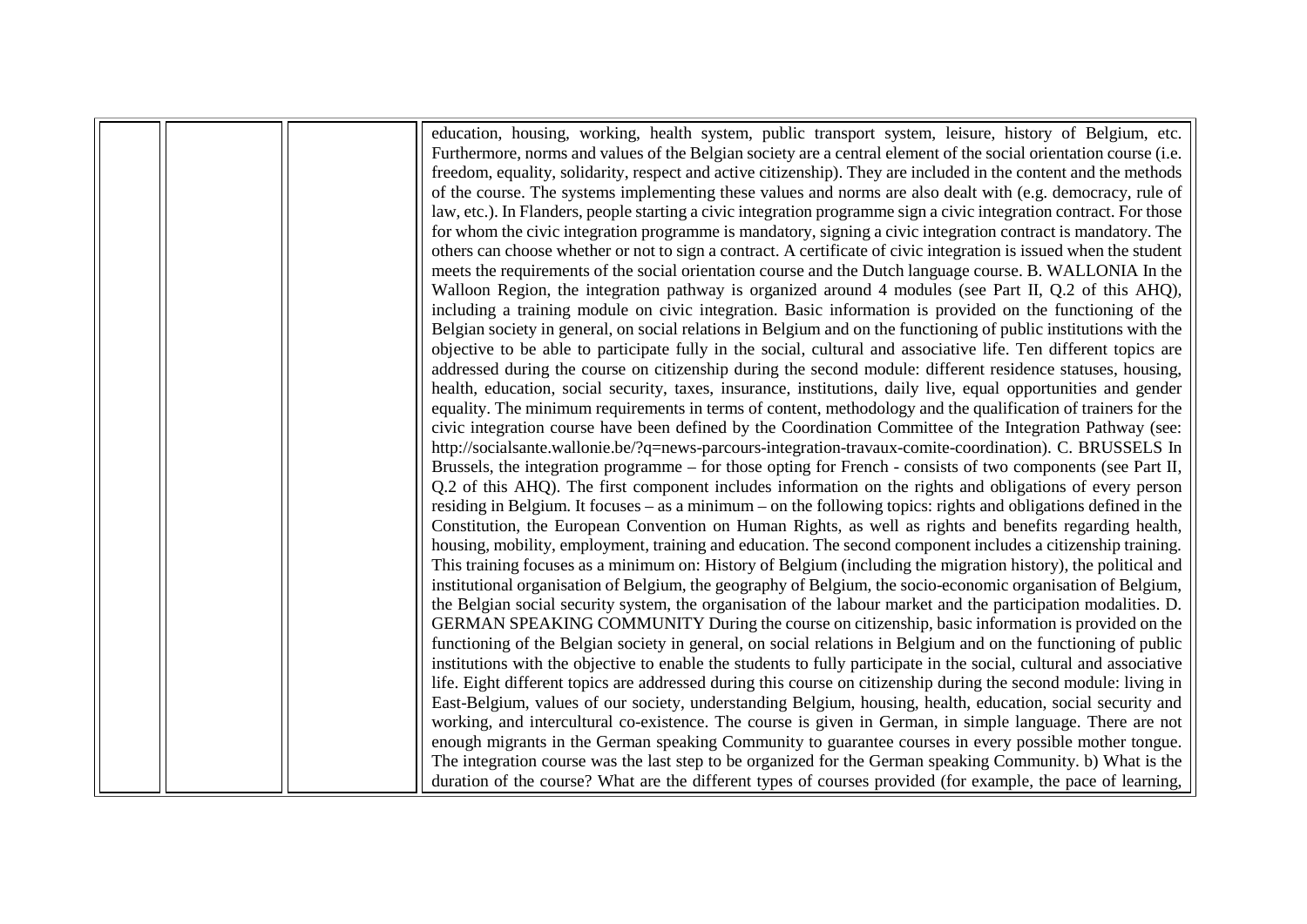|  | assessment of the concepts learned, adhering to national values, etc.)? A. FLANDERS In Flanders, the civic         |
|--|--------------------------------------------------------------------------------------------------------------------|
|  | integration programme consist of different modules. The Social orientation course lasts for a standard 60 hours.   |
|  | Because of the increasing diversity in the groups of newcomers, Flanders has recently been working on              |
|  | tailoring the services and programmes to the different profiles. This includes: • A civic integration programmes   |
|  | for highly skilled newcomers; • A programme for low skilled mothers with children. After finishing the civic       |
|  | integration programme, the participant receives an integration certificate, on the condition he or she attended    |
|  | at least 80% of the courses, he or she reached the A2-level of Dutch (of the Common European Framework of          |
|  | Reference for Languages), and he or she made a personal development plan during the social orientation course.     |
|  | These conditions are included under the heading of the obligation of results, which came into force in 2016.       |
|  | The prescribed timeframe to complete the civic integration pathway (3 components) is 1 year. But the Flemish       |
|  | Decree allows derogations. Within 1 year, 51% of the participants have obtained an integration certificate.        |
|  | Within 2 years, 80% have obtained this certificate. B. WALLONIA In the Walloon Region, the training module         |
|  | on civic integration lasts for a minimum of 20 hours and takes place over a period of 8 weeks maximum.             |
|  | Regarding the methodology, five criteria have been defined by the Coordination Committee of the Integration        |
|  | Pathway: - Intercultural approach - Interactive approach - Maximum 15 participants per group - Difference          |
|  | between French speaking and non-French speaking participants - Evaluation. C. BRUSSELS In Brussels, the            |
|  | integration programme – for those opting for French - consists of two components. For the first component,         |
|  | information on the trajectory and its actors and on rights and obligations lasts for 10 hours and the citizenship  |
|  | training lasts for a minimum of 50 hours. D. GERMAN SPEAKING COMMUNITY In the German speaking                      |
|  | community, the civic integration programme consists of 8 different modules. The integration course lasts for a     |
|  | standard 60 hours.                                                                                                 |
|  | 2. A. FLANDERS After successful completion of the civic integration programme, a certificate is awarded.           |
|  | After the certificate, the persons integrating can further shape the choice they made during the civic integration |
|  | programme, whether it is to enter the labour market or to continue their education through the mainstream          |
|  | services. They can also continue to learn Dutch as a second language. For minors, additional language support      |
|  | is provided in pre-primary, primary and secondary schools. It is also worth mentioning that an AMIF project        |
|  | is currently implemented which provides a sort of civic integration pathway to minors between the ages of 16       |
|  | and 18, entirely tailored to their needs. Furthermore, NedBox is a website that helps newcomers to learn Dutch     |
|  | in a very pleasant, interactive way. They can scroll and click on articles from newspapers, TV clips from soaps,   |
|  | clips from news editions or click on other popular TV-programmes (e.g. cooking programmes, etc.). There is         |
|  | content available for every age. NedBox comes from a collaboration between the University of Leuven, the           |
|  | Government of Flanders, and the Public broadcasting agency (VRT). Finally, the Flemish Public Employment           |
|  | Service (PES; in Dutch 'VDAB') moved towards the "Integration through work" principle, and aims to reduce          |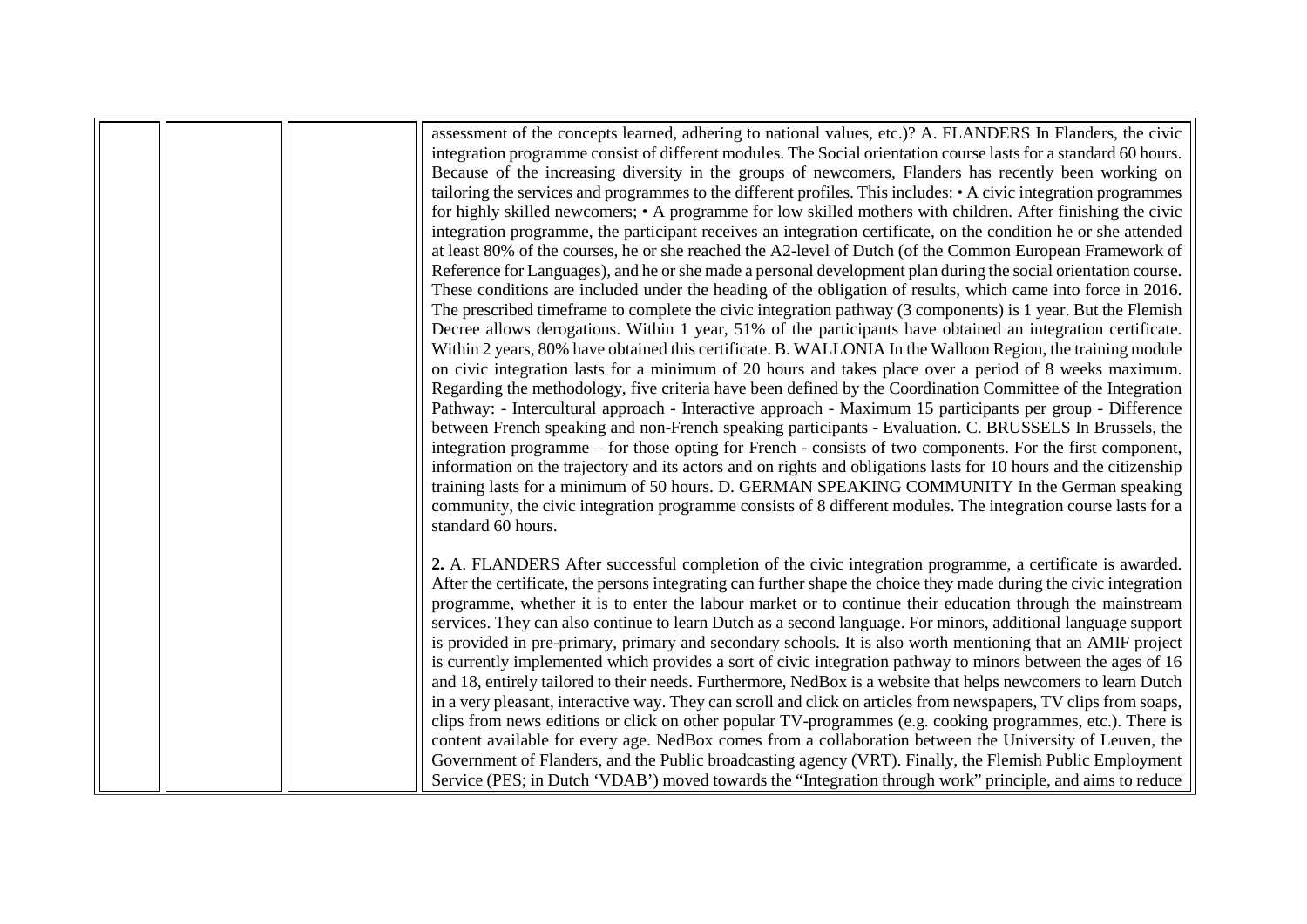|  | the linear routes to work for newcomers, in favour of combined or integrated routes to work. The Flemish           |
|--|--------------------------------------------------------------------------------------------------------------------|
|  | Region recruited additional language counsellors to its employment service and re-oriented its diversity           |
|  |                                                                                                                    |
|  | approach to put more focus on competencies and human capital and to fight against prejudices in the labour         |
|  | market. The VDAB wants to enhance their access to the labour market through a skills screening and tailor          |
|  | made guidance on the basis of the principle 'work first, then integrate'. Several specific measures benefiting     |
|  | persons of foreign origin are included in the Flemish action plan against poverty 2015-2019. B. WALLONIA           |
|  | In the Walloon Region, the integration pathway is organized around 4 modules: • The initial reception module,      |
|  | which consists of information on the rights and duties of each person living in Belgium; a social assessment       |
|  | (including a linguistic assessment); and assistance or orientation towards support services regarding various      |
|  | administrative procedures. The social assessment aims at identifying the needs of the newcomer based on his        |
|  | skills and personal experiences and aims at evaluating the achievements of the newcomer to enable him to           |
|  | valorise them. • Training module on civic integration (see Part II, Q.1 of this AHQ). • French language training   |
|  | (see Part I of this AHQ). • Social and professional orientation. C. BRUSSELS Newcomers opting for a Dutch          |
|  | speaking (civic) integration pathway in the Brussels Capital Region have been able to access the programmes        |
|  | organized by the Agency for Integration and Civic Integration for several years. In Brussels, the integration      |
|  | programme – for those opting for French - consists of two components. The first component of the integration       |
|  | pathway consists of a welcome session, information on the trajectory and its actors and on rights and              |
|  | obligations, a social evaluation and a language assessment. The second component consists of an individualised     |
|  | project turned into an agreement (contract) with more concrete objectives to be met and an agreement on the        |
|  | rights and obligations. Based on the needs that were identified, beneficiaries of the integration programme are    |
|  | provided with administrative support and follow-up with regards to housing, social assistance, healthcare and      |
|  | socio-professional integration. There is also an orientation towards actors providing training. Individualised     |
|  | training comprises French language training (See Part I of this AHQ) and citizenship training (see Part II, Q.1    |
|  | of this AHQ). Furthermore, there is an important network of associations supported by the public authorities       |
|  | in Brussels, which can welcome migrants (adults and minors) and offer them various activities to promote their     |
|  | social insertion and to reinforce their links with the host society. Certain bodies, such as Actiris (the Brussels |
|  | Employment Office), organize information sessions specifically targeting migrants. Social interpreters support     |
|  | newcomers or their social workers with the different procedures if they do not yet have sufficient knowledge       |
|  | of one of the official languages of Belgium. Newcomers who attend school can benefit from school and               |
|  | pedagogical assistance adapted to their educational profiles, including difficulties linked to the language or the |
|  | school culture. This is an intermediary stage of schooling which duration is limited in time. Eventually, the      |
|  | newcomer children are integrated in classes with children who have attended school in Belgium. Legal and           |
|  | social counselling is available ("permanences socio-juridiques") to migrants, to assist them with different        |
|  | procedures. D. GERMAN SPEAKING COMMUNITY After or during the integration course, migrants can                      |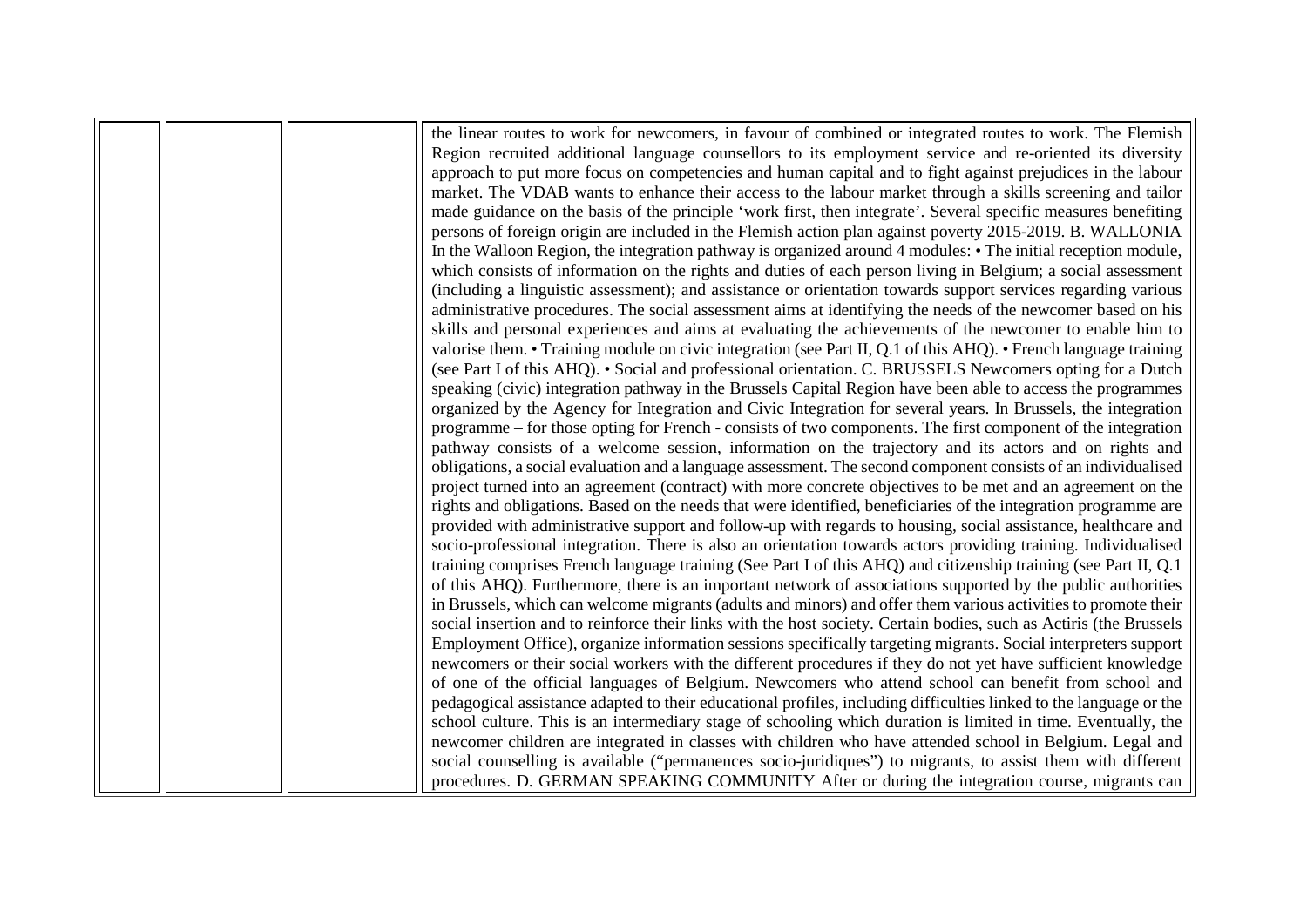|  | access consultations for Social and professional orientation. The reference centre for integration and migration                                                                                                                 |
|--|----------------------------------------------------------------------------------------------------------------------------------------------------------------------------------------------------------------------------------|
|  | also provides legal advice to migrants. The reference centre provides answers to questions concerning the right                                                                                                                  |
|  | of residence, family reunification, Belgian citizenship, etc.                                                                                                                                                                    |
|  | 3. A. FLANDERS The Agency for Integration and Civic Integration and the two local agencies for integration                                                                                                                       |
|  | and civic integration of the cities of Gent (IN-Gent) and Antwerp (Atlas) decide whether or not they intervene                                                                                                                   |
|  | regarding certain costs. It is usual practice that (a part of) the transportation costs to the courses or the costs                                                                                                              |
|  | linked to childcare are reimbursed to the person participating in a civic integration pathway, upon presentation                                                                                                                 |
|  | of a proof of the expenses. Furthermore, people who participated in a civic integration pathway or who have                                                                                                                      |
|  |                                                                                                                                                                                                                                  |
|  | an integration certificate do not have to pay the registration fees for Dutch language courses (Dutch as a second                                                                                                                |
|  | language) at the B1 level (Threshold) in adult education. Having an integration certificate does not give the                                                                                                                    |
|  | person integrating direct access to a permanent residence permit in Belgium, nor the Belgian nationality. But<br>it does improve his or her chances. The naturalization procedure and decisions concerning the residence permits |
|  | are competences of the federal government. Finally, persons integrating who have a civic integration obligation                                                                                                                  |
|  | and fail to comply with it, as well as persons integrating who are entitled to integrate and fail to comply with                                                                                                                 |
|  | the terms of their civic integration contract, can be subjected to an administrative fine of $\text{\textsterling}0$ to $\text{\textsterling}00$ . B.                                                                            |
|  | WALLONIA In Wallonia, a certificate of attendance is granted to the foreign national after completion of the                                                                                                                     |
|  | integration pathway. The foreign national must obtain this certificate within 18 months following his request                                                                                                                    |
|  | for a residence permit of more than 3 months at the municipality (deadline is extendable). If this deadline is                                                                                                                   |
|  | not met, an administrative fine can be imposed on the foreign national. The certificate of attendance can be                                                                                                                     |
|  | useful as proof of social integration in the framework of the procedure to acquire Belgian citizenship. C.                                                                                                                       |
|  | BRUSSELS In the framework of an application for Belgian citizenship, the foreign national can prove his                                                                                                                          |
|  | social integration through different means, including by the fact of having been involved in an integration                                                                                                                      |
|  | course organized by the competent authority. D. GERMAN SPEAKING COMMUNITY A certificate of                                                                                                                                       |
|  | attendance is granted to the foreign national after completion of the integration pathway. This can be helpful                                                                                                                   |
|  | when searching for a job or applying for the Belgian citizenship. Once the new Decree comes into force (see                                                                                                                      |
|  | Part I, Q.1 of this AHQ), people who have a civic integration obligation and fail to comply with it, as well as                                                                                                                  |
|  | persons integrating who are entitled to integrate and fail to comply with the terms of their civic integration                                                                                                                   |
|  | contract, can be subjected to an administrative fine.                                                                                                                                                                            |
|  |                                                                                                                                                                                                                                  |
|  | 4. A. FLANDERS See Part II, Q.2 of this AHQ. B. WALLONIA See Part II, Q.2 of this AHQ. C. BRUSSELS                                                                                                                               |
|  | See Part II, Q.2 of this AHQ. D. GERMAN SPEAKING COMMUNITY See Part II, Q.2 of this AHQ.                                                                                                                                         |
|  |                                                                                                                                                                                                                                  |
|  | 5. A. FLANDERS The civic integration pathway is free of charge for the participants. The Flemish government                                                                                                                      |
|  | provides funding to local authorities in the framework of the increased inflow of asylum seekers (22.5 million                                                                                                                   |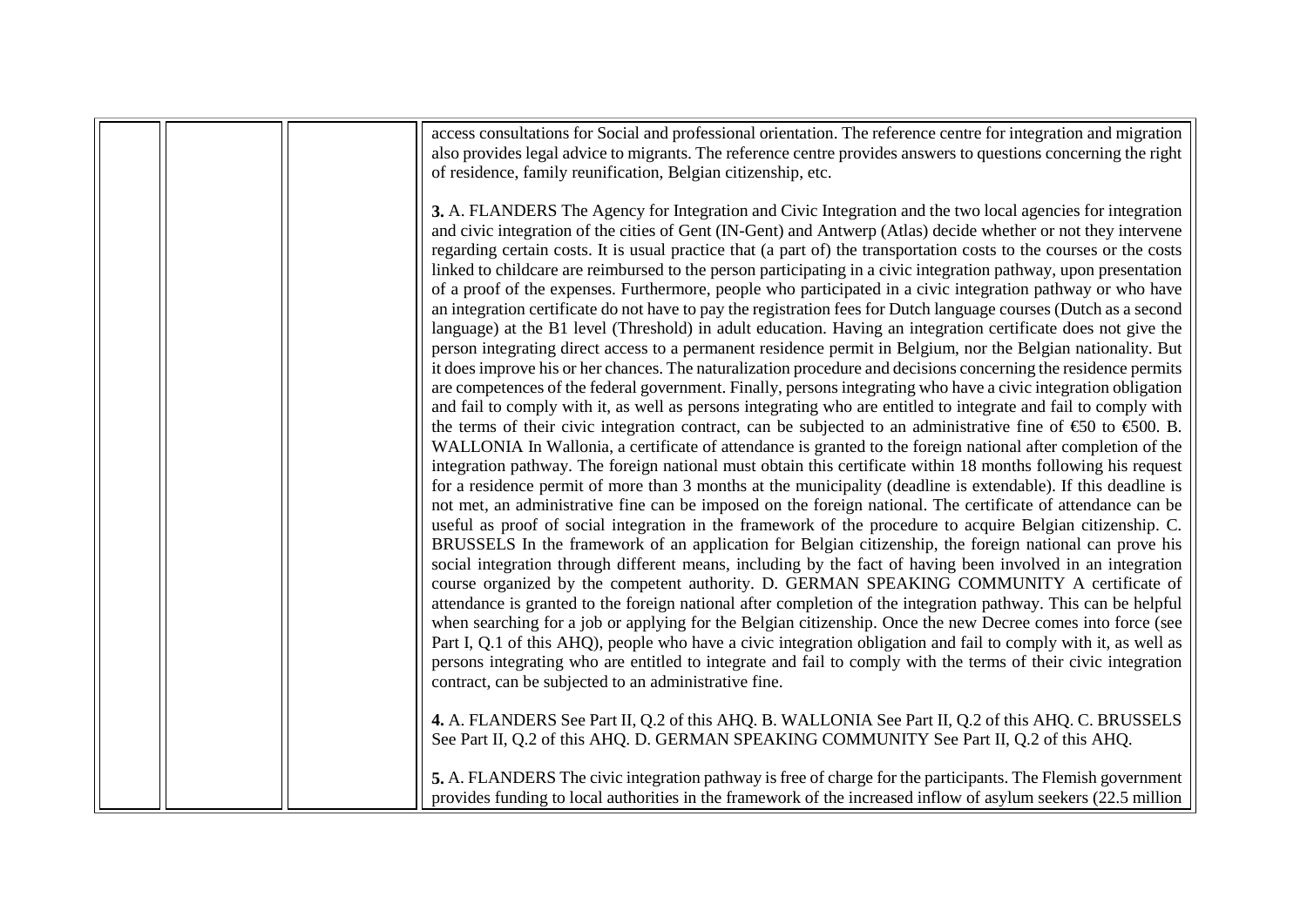<span id="page-8-0"></span>

|         |     | euros in 2016). Authorities and organisations can also obtain financial support for projects that encourage inter-<br>communal cooperation on the integration of foreign nationals, increasing the learning opportunities to learn<br>Dutch, etc. In January 2017, the project for a Flemish Integration Pact started. This Pact and the associated<br>actions aim at tackling racism and discrimination within all areas of society. The realisation of this Pact is led<br>by the Forum for Minorities ("Minderhedenforum"), which is the representative of ethno-cultural organisations<br>in Flanders and Brussels. It will gather the leaders of the most important social stakeholders wishing to work<br>together to tackle discrimination. B. WALLONIA The integration pathway is free of charge for the participants.<br>The Government grants an annual grant to the Regional Integration Centres for the implementation of the<br>integration pathway. An annual grant is also provided to the service of interpretation in a social setting<br>accredited by Wallonia, so this service can intervene for free at every stage of the integration pathway if<br>necessary in order to facilitate communication between the beneficiaries and the different institutions. The<br>training service providers are also financially supported by Wallonia. C. BRUSSELS The integration pathway<br>is free of charge for the participants Also see Part II, Q. 4 of this AHQ. D. GERMAN SPEAKING<br>COMMUNITY The integration pathway is free of charge for the participants The government bears all the<br>costs. Other organisations are involved in the implementation of integration measures: some are organising the<br>courses, some are involved in socio-professional integration. The role of the reference centre (see Part II, Q.2)<br>of this AHQ) is also taken over by an organisation. |
|---------|-----|--------------------------------------------------------------------------------------------------------------------------------------------------------------------------------------------------------------------------------------------------------------------------------------------------------------------------------------------------------------------------------------------------------------------------------------------------------------------------------------------------------------------------------------------------------------------------------------------------------------------------------------------------------------------------------------------------------------------------------------------------------------------------------------------------------------------------------------------------------------------------------------------------------------------------------------------------------------------------------------------------------------------------------------------------------------------------------------------------------------------------------------------------------------------------------------------------------------------------------------------------------------------------------------------------------------------------------------------------------------------------------------------------------------------------------------------------------------------------------------------------------------------------------------------------------------------------------------------------------------------------------------------------------------------------------------------------------------------------------------------------------------------------------------------------------------------------------------------------------------------------------------------------------------|
| Croatia | Yes | 1. There are no civic training courses.<br>2. Yes, socio-cultural orientation courses which are part of the Learning Plan And Program of the Croatian<br>language for the asylum seekers, asylums, and persons under subsidiary protection.<br>3. The courses to facilitate the integration of newly arrived migrants are offered and financially supported by<br>the Ministry of Education and Science. Other specific incentives have not been put in place to encourage<br>applicants/beneficiaries of international protection to attend the courses.<br>4. In Croatia the support for newly arrived migrants is provided project based delivered by NGOs, and<br>international organizations like UNICEF, IOM, Save the Children etc. In general, there is a lack of integration<br>measures for the foreigners. The reason for non-efficient could be linked to lack of cooperation between the<br>competent institutions with local communities and organizations of the civil society, academic institutions, and<br>experts in general.                                                                                                                                                                                                                                                                                                                                                                                                                                                                                                                                                                                                                                                                                                                                                                                                                                                             |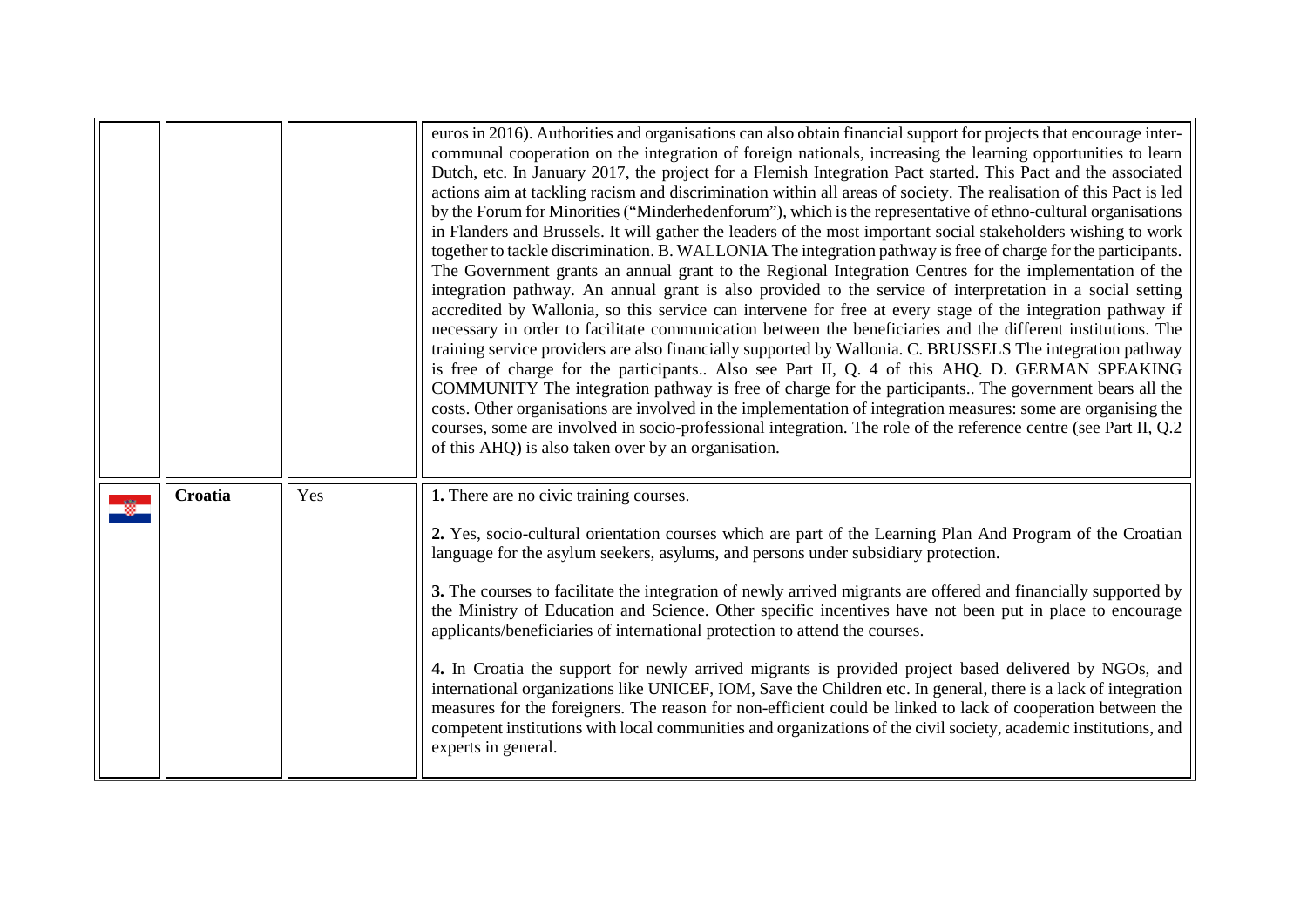|                                 |     | 5. Currently, the local authorities and NGOs are not sufficiently included in the integration process of the<br>migrants.                                                                                                                                                                                                                                                                                                                                                                                                                                                                                                                                                                                                                                                                                                                                                                                                                                                                                                                                                                                                                                                                                                                                                                                                                                                                                                                                                                                                                                                                                                                                                                                                                                                                                                                                                                                                                                                                                                                                                                                                                                                                                                                                                                                                                                                                                                                                                                                                                                                                                                                                                                                                                                                                                                                                                                                                                               |
|---------------------------------|-----|---------------------------------------------------------------------------------------------------------------------------------------------------------------------------------------------------------------------------------------------------------------------------------------------------------------------------------------------------------------------------------------------------------------------------------------------------------------------------------------------------------------------------------------------------------------------------------------------------------------------------------------------------------------------------------------------------------------------------------------------------------------------------------------------------------------------------------------------------------------------------------------------------------------------------------------------------------------------------------------------------------------------------------------------------------------------------------------------------------------------------------------------------------------------------------------------------------------------------------------------------------------------------------------------------------------------------------------------------------------------------------------------------------------------------------------------------------------------------------------------------------------------------------------------------------------------------------------------------------------------------------------------------------------------------------------------------------------------------------------------------------------------------------------------------------------------------------------------------------------------------------------------------------------------------------------------------------------------------------------------------------------------------------------------------------------------------------------------------------------------------------------------------------------------------------------------------------------------------------------------------------------------------------------------------------------------------------------------------------------------------------------------------------------------------------------------------------------------------------------------------------------------------------------------------------------------------------------------------------------------------------------------------------------------------------------------------------------------------------------------------------------------------------------------------------------------------------------------------------------------------------------------------------------------------------------------------------|
| <b>Czech</b><br><b>Republic</b> | Yes | 1. In 2012, due to a close cooperation among NGOs, Integration Centers, the Ministry of the Interior, the<br>Ministry of Foreign Affairs and IOM, the "Pre-departure package" was developed. Project was managed by<br>the NGO Slovo 21 (the majority of this NGO's staff are immigrants). This package (documentary film,<br>brochure and checklist) is nowadays distributed in different places, primarily by the Czech embassies and on<br>Internet, mainly in those countries which represent the main source of immigrants to the Czech Republic. As a<br>result of the same cooperation, a special "Welcome to Czech Republic" course for newly arrived immigrants<br>(training for lecturers and interpreters, brochure and documentary<br>created<br>film –<br>was<br>http://www.mvcr.cz/docDetail.aspx?docid=21786075&doctype=ART). This one-day course contains basic<br>information about rights and obligations and should be provided on compulsory basis in the near future.<br>2. Mainly Integration Centres provide special social-cultural courses. Topics of such events (taxes, new laws,<br>etc.) are mostly based on demand of legally staying third-country nationals.<br>3. No. In some cases childcare is provided during the course.<br>4. A wide variety of integration projects is supported.<br>5. The most important tools for integration on the regional level are the Integration Centres, which are active<br>in almost all regions of the Czech Republic (in 13 out of 14 regions). Foreign Nationals Integration Support<br>Centres were launched in the year 2009. Objective of the projects is to create opportunities for long-term,<br>clearly structured and strategic support of integration. Integration Centres initiate, organize and carry out the<br>activities supporting social, legal, lingual and cultural position of legally staying third-country nationals.<br>Integration Centres mainly ensure information and consultancy activities in social and legal fields, organize<br>courses of the Czech language, social-cultural courses and events with major society. These Centres also<br>support participation of immigrants in public life. The Ministry of the Interior also initiated the implementation<br>of local integration projects of municipalities, which provide comprehensive integration measures. Such<br>projects, implemented by the municipal governments, are responding to uncontrolled problems resulting from<br>a sharp increase in the number of immigrants, dismissals of foreign workers, the creation of closed communities<br>and growing tensions between immigrants and locals. Tailor-made projects are managed by municipalities and<br>implemented mainly by local schools, kindergartens, NGOs, Integration Centres, parent centres, clubs and<br>other partners. The Ministry of the Interior subsidizes these projects up to 90%. Every year a conference |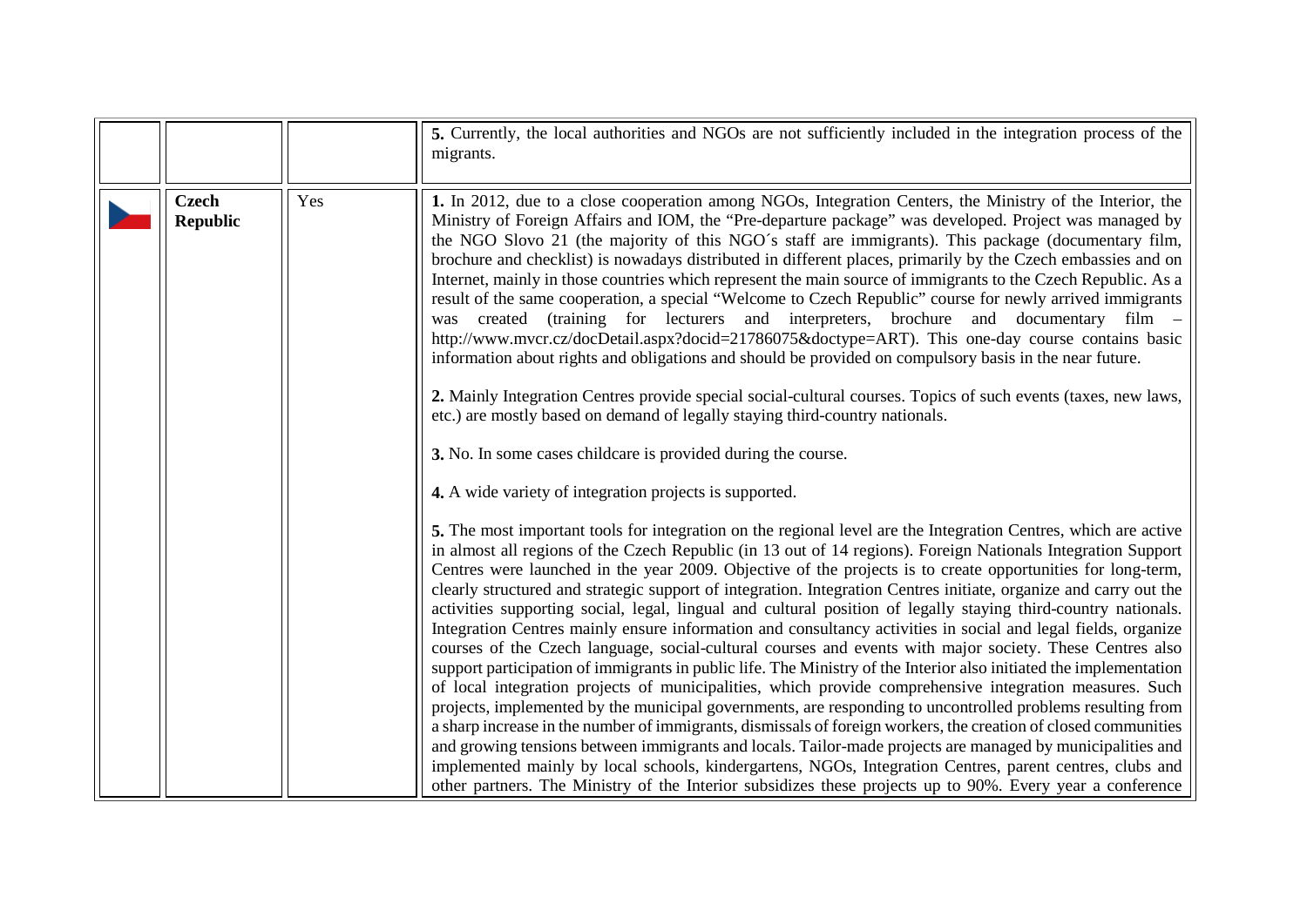<span id="page-10-0"></span>

|                |     | focused on the exchange of experiences from the projects and networking is organized by different<br>municipality. The conference is always held under the auspices of the Minister of Interior. At last, but not at<br>least, third-country nationals can use services of NGOs. Costs are covered mainly by the European Social Fund,<br>Asylum, Migration and Integration Fund and state budget of the Czech Republic. Third-country nationals do<br>not have to cover the courses at their own expenses.                                                                                                                                                                                                                                                                                                                                                                                                                                                                                                                                                                                                                                                                                                                                                                                                                                                                                                                                                                                                                                                                                                                                                                                                                                                                                                                                                                                                                                                                                                                                                                                                                                                                                                                                                                                                                                                                                                                                                                                                                                              |
|----------------|-----|----------------------------------------------------------------------------------------------------------------------------------------------------------------------------------------------------------------------------------------------------------------------------------------------------------------------------------------------------------------------------------------------------------------------------------------------------------------------------------------------------------------------------------------------------------------------------------------------------------------------------------------------------------------------------------------------------------------------------------------------------------------------------------------------------------------------------------------------------------------------------------------------------------------------------------------------------------------------------------------------------------------------------------------------------------------------------------------------------------------------------------------------------------------------------------------------------------------------------------------------------------------------------------------------------------------------------------------------------------------------------------------------------------------------------------------------------------------------------------------------------------------------------------------------------------------------------------------------------------------------------------------------------------------------------------------------------------------------------------------------------------------------------------------------------------------------------------------------------------------------------------------------------------------------------------------------------------------------------------------------------------------------------------------------------------------------------------------------------------------------------------------------------------------------------------------------------------------------------------------------------------------------------------------------------------------------------------------------------------------------------------------------------------------------------------------------------------------------------------------------------------------------------------------------------------|
| <b>Estonia</b> | Yes | 1. a) The Welcoming programme consists of: basic module, thematic module of work and entrepreneurship,<br>studying, research, family life, children and young people, international protection. b) Each module of the<br>Welcoming programme lasts approximately 8 hours. The training day will end with a round-up, where the<br>participants can ask questions on any topic that remained unclear for them or that they would like to know<br>more about. Then, every participant can highlight the most important things they will remember from the<br>training day. The participants will receive contact details they can use when they have questions after the<br>training course. Also at the end of the training session a detailed handbook on the topics discussed in the module<br>will be given.<br>2. Universities provide different courses to facilitate the integration of newly arrived students and professors,<br>but courses that are offered to all migrants are part of the Welcoming Programme.<br>3. Yes, for the beneficiaries of international protection the payment of support may be connected to the<br>obligation of participating in language courses or the international protection module. Additionally a<br>beneficiary of international protection who is living in Estonia may be required to refund the amounts spent on<br>provision of language learning in the following cases: 1) a person eligible for subsidiary protection has not<br>acquired language proficiency level A1 provided for in the Language Act within one year as of the grant of<br>international protection; 2) a person who has been granted a refugee status has not acquired language<br>proficiency level A2 provided for in the Language Act within two years as of being granted international<br>protection; 3) a person eligible for subsidiary protection has not acquired language proficiency level A2<br>provided for in the Language Act within two years as from the extension of the residence permit pursuant to<br>subsection 39 (2) of this Act; 4) a beneficiary of international protection has not acquired language proficiency<br>level B1 provided for in the Language Act within five years as of being granted international protection.<br>Usually modules of family life and children are timed to provide opportunities of attending the courses for<br>migrants with young children.<br>4. Yes, there is a system of support person services foreseen for beneficiaries of international protection. Also |
|                |     | Police and Boarder Guard Board advises about foreigners settling, studying, working or recruitment in Estonia                                                                                                                                                                                                                                                                                                                                                                                                                                                                                                                                                                                                                                                                                                                                                                                                                                                                                                                                                                                                                                                                                                                                                                                                                                                                                                                                                                                                                                                                                                                                                                                                                                                                                                                                                                                                                                                                                                                                                                                                                                                                                                                                                                                                                                                                                                                                                                                                                                            |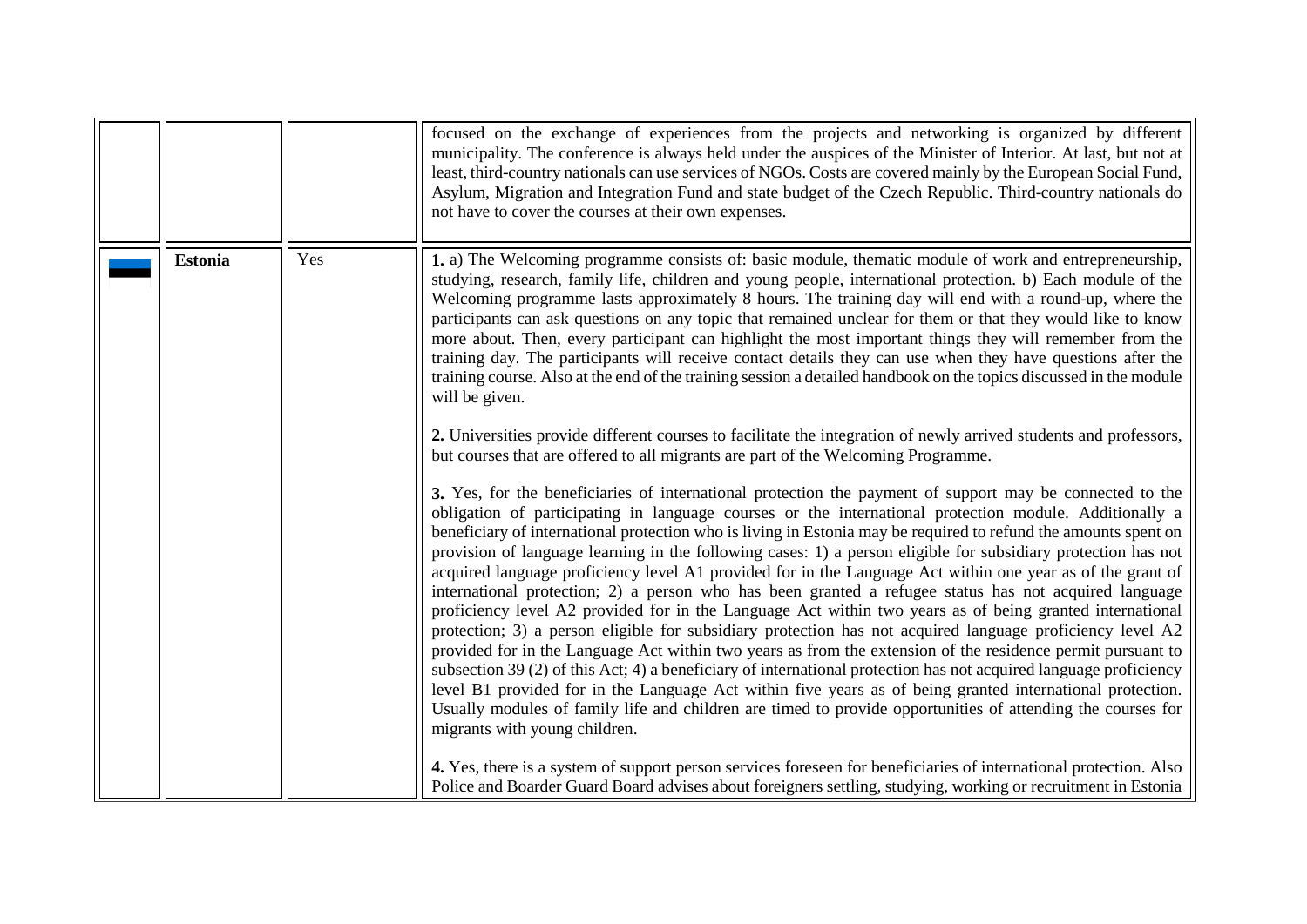|                |     | in Estonian, English and Russian. To support newly arrived migrants in their integration pathway, there are<br>opened different calls for applications, which are supported by EU Funds (AMIF) and State budget. Usually<br>those applications are aimed to raise the multilingual capacity of municipalities and NGOs in field of providing<br>services etc.<br>5. Support person services are offered by the NGOs for refugees. At least twice a year the Ministry of Interior<br>convenes local authorities and NGOs involved of integration (refugees, TCNs and EU citizens) to share the<br>experiences and find the solutions. Those meetings gather different stakeholders and are one part of an input<br>to develop the different integration measures of national and local level policies. Costs of integration policy<br>are allocated mainly on state budget and different EU Funds level. Civic training courses and language courses<br>are free for the TCNs who have legally resided in Estonia for less than 5 years. |
|----------------|-----|-----------------------------------------------------------------------------------------------------------------------------------------------------------------------------------------------------------------------------------------------------------------------------------------------------------------------------------------------------------------------------------------------------------------------------------------------------------------------------------------------------------------------------------------------------------------------------------------------------------------------------------------------------------------------------------------------------------------------------------------------------------------------------------------------------------------------------------------------------------------------------------------------------------------------------------------------------------------------------------------------------------------------------------------|
| <b>Finland</b> | Yes | 1. Language training and civic training (information on society, labour market and so on) are given side by<br>side and as a part of integration training. The contents are steered by the national core curriculum.<br>2. For those who have been granted a residence permit, but do not yet have a munici-pal placement, as well as<br>for those who are waiting for access to training services after being transferred to a municipality can be<br>provided an orientation module (2-5 weeks). During the orientation module, an assessment of the integrating<br>migrants' competence and vocational skills can be made and short-term basic language in-struction can be<br>provided. Also during the module participants can acquaint them-selves with the regional/local working life<br>and educational offerings. Wherever pos-sible, information on the society is provided in the mother tongue of<br>the participants.                                                                                                     |
|                |     | 3. The immigrant shall adhere to the integration plan organized by TE -office and regu-larly attend a Finnish<br>or Swedish course provided as part of the immigration plan and participate in other measures and services<br>agreed as part of the plan on a regular basis. If the immigrant refuses to participate in measures specifically<br>drawn up for him/her as part of the integration plan and has no valid reasons for his/her refusal, his/her right to<br>the labour market subsidy may be restricted.<br>4. Act on integration sets out the services for newly arrived: guidance and councelling, initial assessment and<br>integration plan. All the authorities are responsible in their own field to provide guidance and counseling to<br>migrants. Counseling also includes basic information material which is aimed at all the migrants moving to                                                                                                                                                                 |
|                |     | Finland. Initial assessment is carried out to assess f.e. earlier professional experience and also migrants service<br>needs. Integration plan is an individual plan of those services and activities that help migrants to integrate to                                                                                                                                                                                                                                                                                                                                                                                                                                                                                                                                                                                                                                                                                                                                                                                                |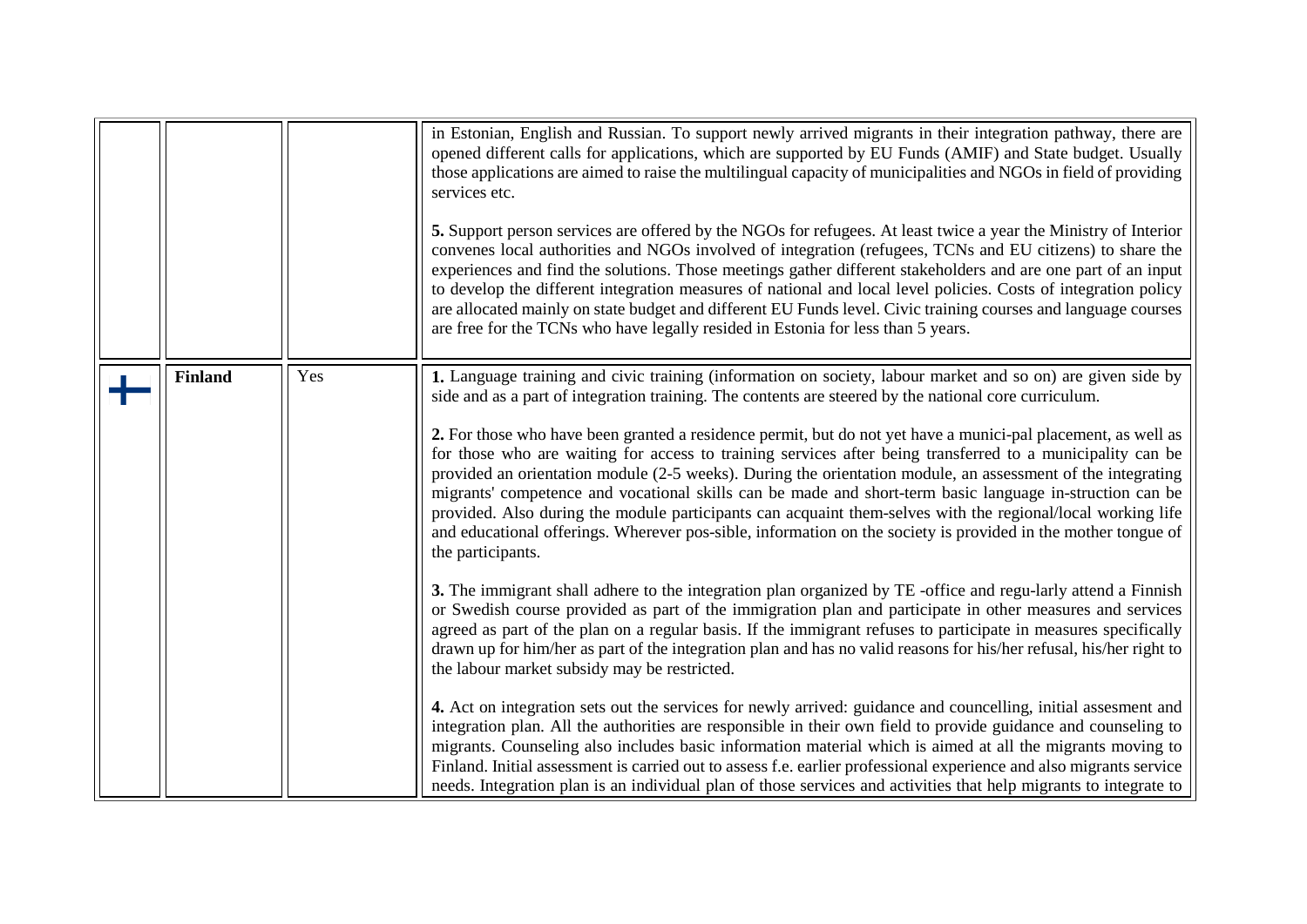|  | society and labour market. Initial as-sessment and integration plan are mainly provided to migrants who are<br>unemployed and registered as a jobseeker at an employment and economic development office and refugees.                                                                                                                                                                                                                                                                                                                                                                                                                                                                                                                                                                                                                                                                                                                                                                                                                                                                                                                                                                                                                                                                                                                                                                                                                                                                                                                                                                                                                                                                                                                                                                                                                                                                                                                                                                                                                                                                                                                                                                                                                                                                                                                                                                                                                                                                                                                                                                                                                                                                                                                                                                                                                                                                                                                                                                                                                                                                                                                                                                                                                                                                                                                                                                                                            |
|--|-----------------------------------------------------------------------------------------------------------------------------------------------------------------------------------------------------------------------------------------------------------------------------------------------------------------------------------------------------------------------------------------------------------------------------------------------------------------------------------------------------------------------------------------------------------------------------------------------------------------------------------------------------------------------------------------------------------------------------------------------------------------------------------------------------------------------------------------------------------------------------------------------------------------------------------------------------------------------------------------------------------------------------------------------------------------------------------------------------------------------------------------------------------------------------------------------------------------------------------------------------------------------------------------------------------------------------------------------------------------------------------------------------------------------------------------------------------------------------------------------------------------------------------------------------------------------------------------------------------------------------------------------------------------------------------------------------------------------------------------------------------------------------------------------------------------------------------------------------------------------------------------------------------------------------------------------------------------------------------------------------------------------------------------------------------------------------------------------------------------------------------------------------------------------------------------------------------------------------------------------------------------------------------------------------------------------------------------------------------------------------------------------------------------------------------------------------------------------------------------------------------------------------------------------------------------------------------------------------------------------------------------------------------------------------------------------------------------------------------------------------------------------------------------------------------------------------------------------------------------------------------------------------------------------------------------------------------------------------------------------------------------------------------------------------------------------------------------------------------------------------------------------------------------------------------------------------------------------------------------------------------------------------------------------------------------------------------------------------------------------------------------------------------------------------------|
|  | 5. Integration of immigrants is implemented in close cooperation between administra-tive branches and levels<br>of administration at national, regional and local level. Inte-gration of immigrants involves both public sector<br>and civil society actors. A major admistrative reform is currently being prepared. Integration act will be<br>reformed ac-cordingly; meaning that authorities responsibilities in integration will change from the beginning<br>of 2019. At the moment responsibilities on regional and local level are following: - Centres for Economic<br>Development, Transport and the Environment (ELY Cen-tres) are responsible for integration of immigrants at<br>regional level. ELY Centres support municipalities and steer Employment and Economic Development Offic-<br>es (TE Offices) in integration matters. ELY Centres also conclude agreements with municipalities on the<br>allocation of persons receiving international protection into municipalities. - Municipalities have overall and<br>coordination responsibility for integration of im-migrants at local level. In cooperation with other local actors,<br>municipalities pre-pare integration programmes for promoting integration and strengthening coop-eration.<br>TE Offices have main responsibility for integrating immigrants who have regis-tered as job-seekers. Together<br>with ELY Centres TE Offices are responsible for providing immigrants that have registered as job-seekers with<br>employment ser-vices supporting integration, such as integration training. Many non-governmental<br>organisations and religious communities provide activities and services helping immigrants to integrate into<br>Finnish society. Immigrants living in Finland also have organisations and associations of their own. NGOs can<br>also f.e. participate in preparation of municipal integration programme. Finland has also started a partnership<br>programme which brings together different actors and support integration work by recognising and defining<br>possibilities for co-operation. The core idea of the programme is to offer opportunities for new, innova-tive<br>ideas and initiatives generated in the course of practical-level work. Municipali-ties, immigrants' associations<br>and NGOs, business and labour market organisations, religious communities, educational institutions and other<br>actors participate in the partnerships. The state provides municipalities with reimbursement for the costs arising<br>from the arranging of the measures referred to in the Act on Promoting Immigrant Integration within the limits<br>of the state budget and as provided in the Act. The costs are reim-bursed on the basis of a given formula or in<br>accordance with actual costs. The centres for economic development, transport and the environment (the<br>regional administration) are responsible for the planning, purchasing and supervision of the integration training<br>of immigrants registered as clients of employment and economic development offices under the Act on the<br>Public Employment Service. The Govern-ment allocates appropriation for the integration training to the centres<br>for economic development, transport and the environment on the basis of the estimated need of the region.<br>Integration training is free of charge for participants. |
|  |                                                                                                                                                                                                                                                                                                                                                                                                                                                                                                                                                                                                                                                                                                                                                                                                                                                                                                                                                                                                                                                                                                                                                                                                                                                                                                                                                                                                                                                                                                                                                                                                                                                                                                                                                                                                                                                                                                                                                                                                                                                                                                                                                                                                                                                                                                                                                                                                                                                                                                                                                                                                                                                                                                                                                                                                                                                                                                                                                                                                                                                                                                                                                                                                                                                                                                                                                                                                                                   |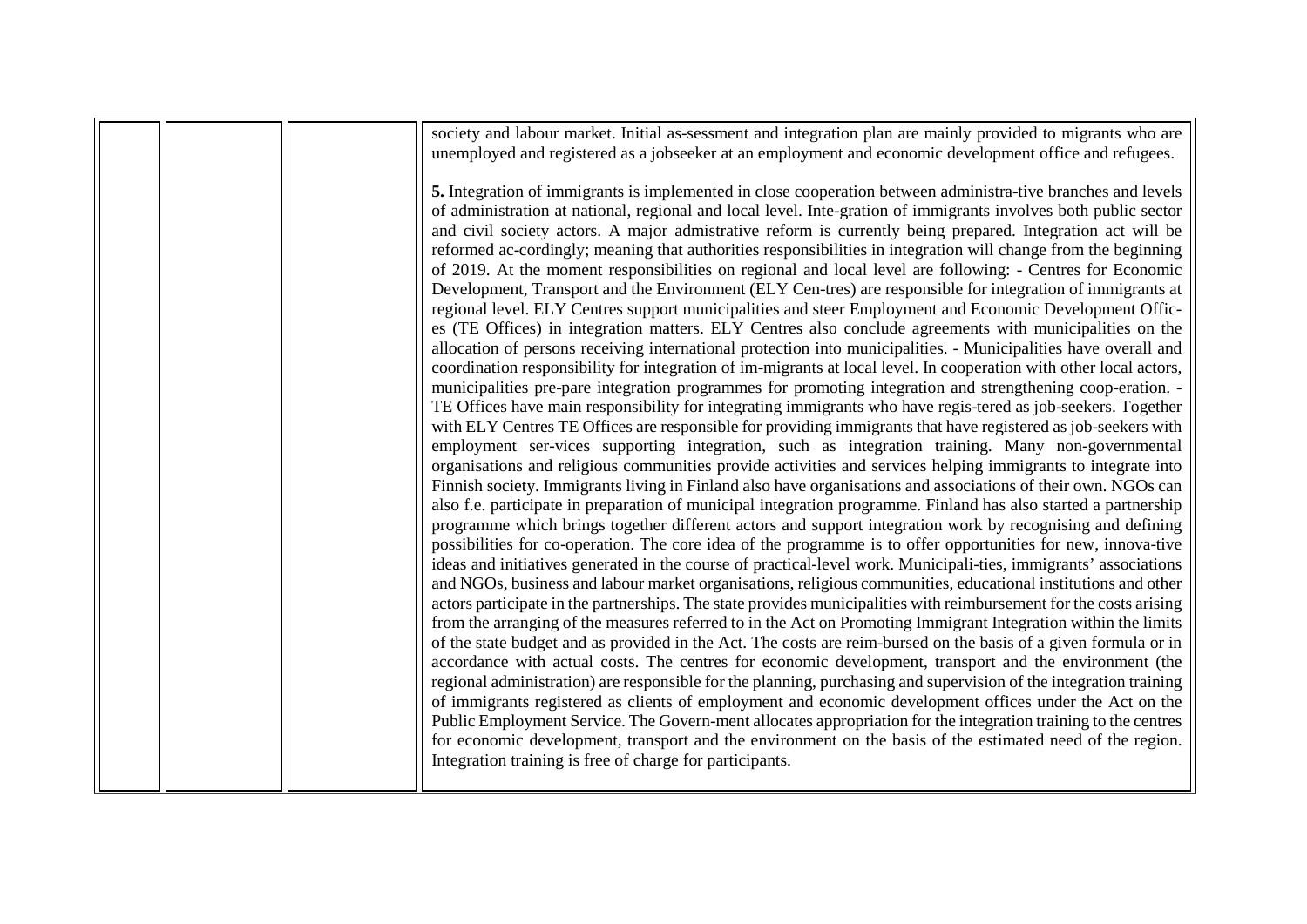<span id="page-13-0"></span>

| <b>France</b> | Yes | 1. a) The civic training pathway is based on two topics: the first one is related to "the principles, values and<br>institutions of the Republic" and the second one is "living and getting a job in France". The first topic aims at<br>explaining the rule of law, the concept of liberty, equality, fraternity and secularity. The equality between men<br>and women is also treated. The second topic is more operational and practical. Its treats the settling process in<br>France, the access to health services, to education, to housing as well as to the rights. It also treats the access<br>to work and setting up a professional activity. b) the civic training is organized in 2 days of 6 hours each, one<br>dedicated to "the principles, values and institutions of the Republic" and the second one to "living and getting<br>a job in France". In order to verify whether the foreign national has understood the topics and information<br>explained during the training day, a questionnaire is distributed during the training and corrected collectively<br>to remind main issues of the training.                                                                                                                              |
|---------------|-----|-----------------------------------------------------------------------------------------------------------------------------------------------------------------------------------------------------------------------------------------------------------------------------------------------------------------------------------------------------------------------------------------------------------------------------------------------------------------------------------------------------------------------------------------------------------------------------------------------------------------------------------------------------------------------------------------------------------------------------------------------------------------------------------------------------------------------------------------------------------------------------------------------------------------------------------------------------------------------------------------------------------------------------------------------------------------------------------------------------------------------------------------------------------------------------------------------------------------------------------------------------------|
|               |     | 2. Through its operator the OFII, the ministry of Interior proposes the training described in questions 4 and 5<br>as part of the Republican integration contract. Language trainings are paid by the ministry of Interior and<br>implemented by the OFII. Courses to reach the level A2 of CEFR are proposed to those who reached the level<br>A1. As from March 2018, this level will be required to obtain a ten year residence permit. Courses are also<br>proposed to reach level B1 which is required to obtain French citizenship. As part of calls for proposals on the<br>national or local levels, some integration actions proposed by associations or local authorities can be financed<br>by the ministry of Interior or decentralized departments : language training, training on the values of the<br>Republic and citizenship, support to professional integration (training or job), to access to the rights (social<br>rights, housing, health services). Locally the Prefect as representative of the State promotes and coordinates all<br>initiatives. The objective is to promote the socio-professional integration of newly arrivals. On a larger scale,<br>French public services can also contribute in promoting integration. |
|               |     | 3. Newly arrived foreign nationals who sign the Republican integration contract has to follow seriously and<br>assiduously the civic and language training. They should not express any rejection of the values of the Republic.<br>The law on 7 March 2016 provides that the respect of these conditions are required to issue the multiyear<br>residence permit (valid from 2 to 4 years) after one year of regular residence. Otherwise, a temporary residence<br>permit valid for one year can be issued, which is less advantageous. Beneficiaries of international protection<br>are not exempted of signing this contract since it allows them to have access to trainings and personalized<br>pathway. However if they do not respect the contract, it has no impact of the issuance of the residence permit.<br>4. The regional or local prefects define locally strategic national orientations related to integration. As such,<br>they can decide of calls for proposals open to associations and private or public structures for the access to                                                                                                                                                                                              |
|               |     | jobs, for acquiring the values of the Republic, etc. As representatives of the State on their territory, they can                                                                                                                                                                                                                                                                                                                                                                                                                                                                                                                                                                                                                                                                                                                                                                                                                                                                                                                                                                                                                                                                                                                                         |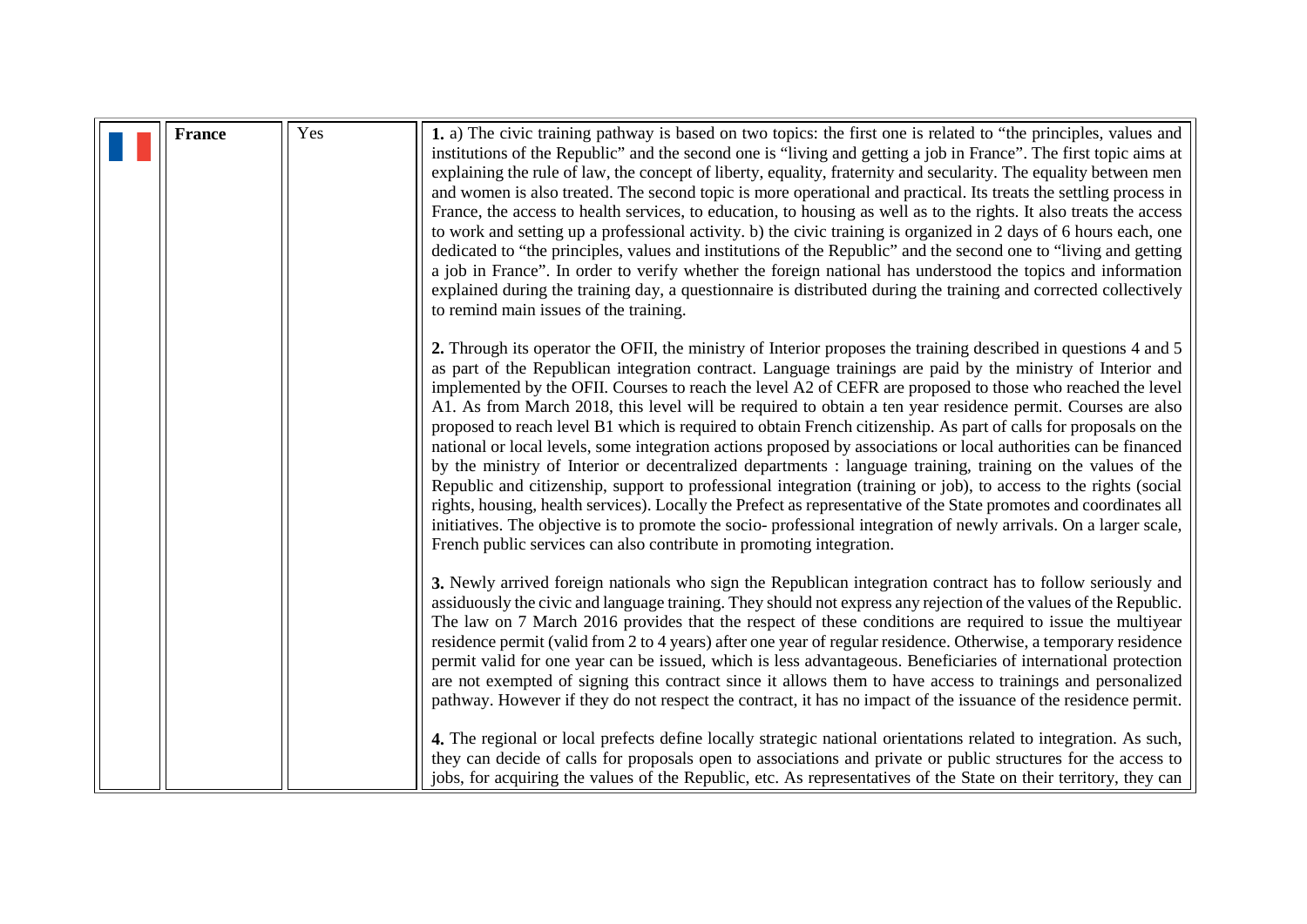<span id="page-14-0"></span>

|                |     | organize and monitor the services related to the integration by using local partners (associations, unemployment<br>agency).<br>5. see questions 6 and 8. The budget of France includes one programme dedicated to integration which amounts<br>to 89.4 M€for 2017 and is divided as follows : - 56 M€for implementing the Republican integration contract<br>(interviews, civic and language trainings) - 17 M $\epsilon$ for the decentralized departments in the regions to finance<br>local actions - 11 M $\epsilon$ to finance actions on the national level (language training, civic training, access to the<br>rights) - 5.4 M $\epsilon$ to integration measures dedicated to refugees. Moreover, the side "legal migration and<br>integration" of AMIF participates in the integration in France of third country nationals. As such, it represents<br>79.6 M€for France for 2014-2020. Such courses are free for foreign nationals.                                                                                                                                                                                                                                                                                                                                                                                                                                                                                                                                                                                                                                                                                                                                                                                                                                                                                                                                                                                                                                                                                                                                                                                                                                                                                                           |
|----------------|-----|-----------------------------------------------------------------------------------------------------------------------------------------------------------------------------------------------------------------------------------------------------------------------------------------------------------------------------------------------------------------------------------------------------------------------------------------------------------------------------------------------------------------------------------------------------------------------------------------------------------------------------------------------------------------------------------------------------------------------------------------------------------------------------------------------------------------------------------------------------------------------------------------------------------------------------------------------------------------------------------------------------------------------------------------------------------------------------------------------------------------------------------------------------------------------------------------------------------------------------------------------------------------------------------------------------------------------------------------------------------------------------------------------------------------------------------------------------------------------------------------------------------------------------------------------------------------------------------------------------------------------------------------------------------------------------------------------------------------------------------------------------------------------------------------------------------------------------------------------------------------------------------------------------------------------------------------------------------------------------------------------------------------------------------------------------------------------------------------------------------------------------------------------------------------------------------------------------------------------------------------------------------|
| <b>Germany</b> | Yes | 1. The orientation course segment begins after the completion of the language course. Its duration has been<br>raised from 60 to 100 hours. Topics covered are, amongst others, the German legal system, history and culture,<br>rights and obligations in Germany, ways of co-existing in society, and important values in German society, e.g.<br>freedom of worship, tolerance and equal rights. Additional information may be accessed at www.bamf.de/EN<br>2. Specific courses target specific groups: • Integration Courses with the focus on literacy skills<br>(alphabétisation) • Integration Courses for women, • Integration Courses for parents, • Youth Integration<br>Courses for young adults under the age of $27$ , • catch-up courses for migrants who have been living in the<br>country for some years as well as intensive courses for quick learners. In addition, there are vocational language<br>courses aimed at providing specific language skills relating to particular sectors of the labour market, such as<br>commerce, medicine, construction, etc. For 2017, the target number of participants in the job skills language<br>courses is 175,000. The vocational language courses are aimed at people with an immigration biography.<br>Depending on the language skills and needs, one can complete basic or special modules on the vocational<br>language courses. The modules usually end with an exam. All basic an special modules can be supplemented<br>by Federal Employment Agency initiatives that help to prepare the migrants for their future jobs.<br>3. Every child in Germany over the age of 6 has the obligation to attend regular school. Every child over the<br>age of 3 has the right to a place in day care. Depending on financial needs, the attendance of day-care may be<br>free of charge. This regularly applies to refugees and asylum seekers. In addition, providers of Integration<br>Courses may also provide childcare, free of charge for the attendees.<br>4. • Asylum seekers who do not have access to Integration Courses may participate in the scheme "Initial"<br>orientation and learning German for asylum-seekers" of the Federal Government, countrywide as of July 2017. |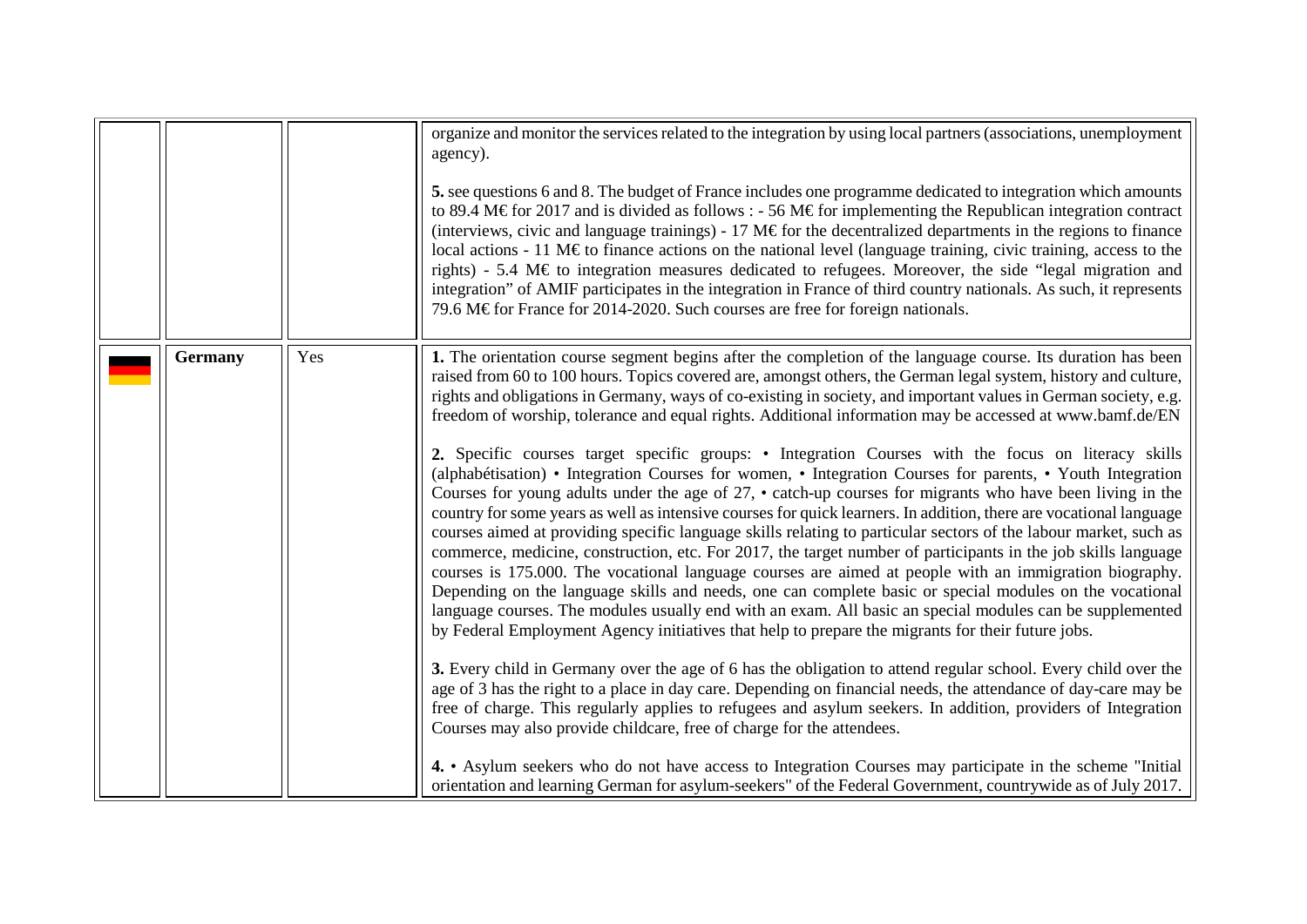<span id="page-15-0"></span>

|                |     | It comprises several modules the content of which is orientated towards the needs of asylum-seekers, with a<br>focus on everyday life in Germany (health, work, school, shopping etc.). • There are approx. 800 offices of the<br>immigration advice service for adult immigrants that support new-arrivals in their first three years in Germany.<br>In addition, more than 450 additional youth immigration advice offices focus on young people and families. •<br>Germany funds integration projects, where immigrants and local people can meet one another, with a focus on<br>interacting on a social level. • Please find attached the comprehensive brochure (in German) on federally funded<br>integration and language programs. • There is a considerable amount of further language and integration<br>programs funded by the Länder (States). They vary considerably in size, shape and target groups.<br><b>5.</b> Generally, courses have to be paid for by the attendee (as of yet 1,95 $\epsilon$ per lesson). Costs for tuition may be<br>waived if the participant depends on unemployment or social assistance benefits. This regularly applies to<br>refugees and asylum seekers. Additional information may be accessed at www.bamf.de/EN                                    |
|----------------|-----|-----------------------------------------------------------------------------------------------------------------------------------------------------------------------------------------------------------------------------------------------------------------------------------------------------------------------------------------------------------------------------------------------------------------------------------------------------------------------------------------------------------------------------------------------------------------------------------------------------------------------------------------------------------------------------------------------------------------------------------------------------------------------------------------------------------------------------------------------------------------------------------------------------------------------------------------------------------------------------------------------------------------------------------------------------------------------------------------------------------------------------------------------------------------------------------------------------------------------------------------------------------------------------------------------------|
| <b>Hungary</b> | Yes | 1. Kalunba Non-profit Ltd. provides Hungarian language courses twice a week. At the moment there are three<br>different Hungarian language teachers available. Their courses are supported by volunteers who teach the<br>participants through group or individual courses. Within this programme several refugees passed Hungarian<br>language exams successfully. The Asylum Support Organization for Migrants provides one or two weekly<br>sessions for Hungarian language learning and helps with translation, interpretation and official matters of the<br>beneficiaries of international protection. The Evangélikus Diakónia Hungary conversation club provides an<br>opportunity for clients to learn Hungarian and other languages as well. The Science Language School started<br>a free Hungarian language learning program for recognized refugees and beneficiaries of subsidiary protection.<br>The level, length and intensity of the course differs and the students can attend 120, 180 and 240 hour free<br>language courses. Besides the above mentioned NGOs, several Family Support Centres also provide language<br>courses both in the capital and in the countryside.<br>2. No.<br>3. No.<br>4. No.<br>5. Please find the answer in the first part of the AHQ question 3. |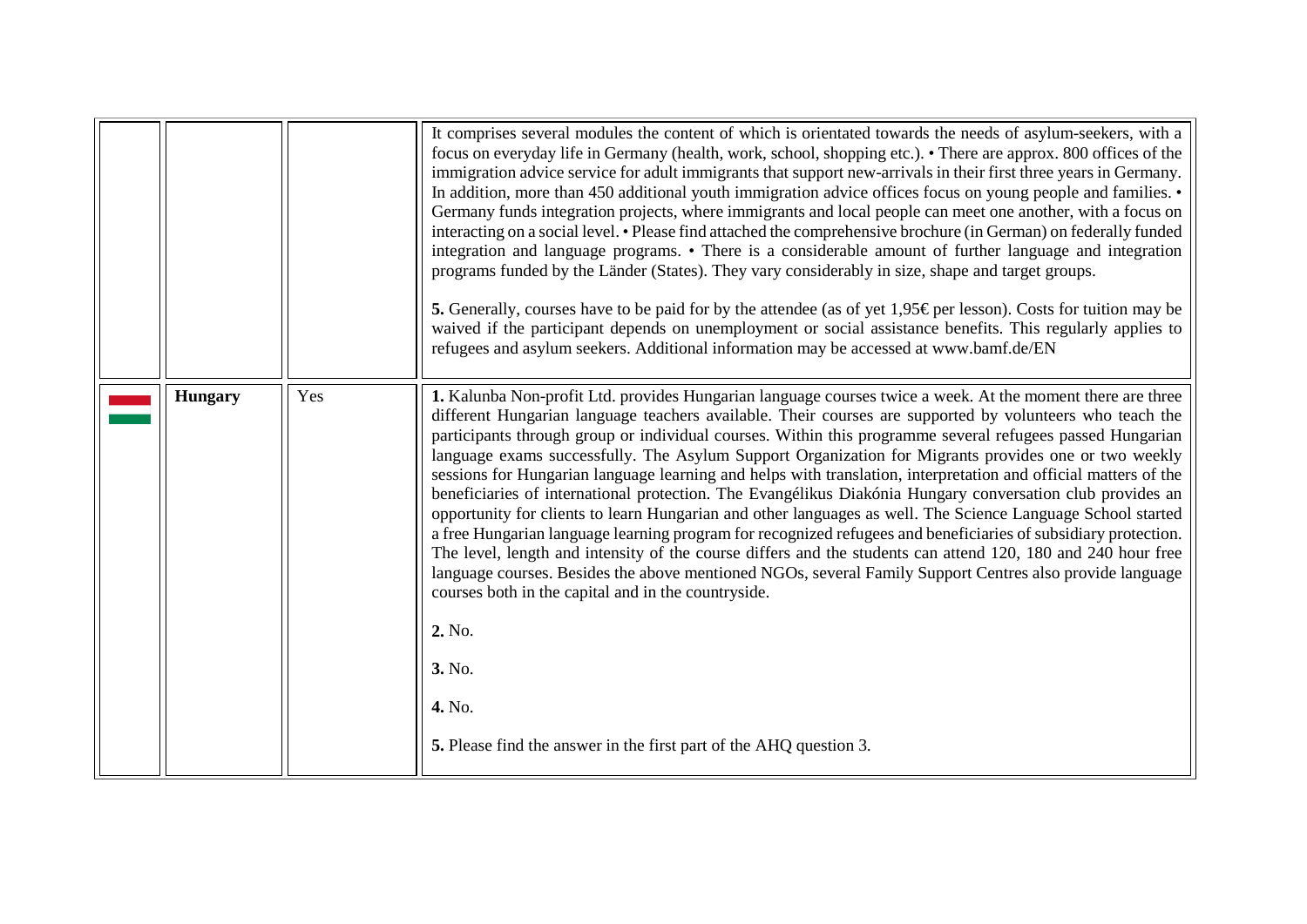<span id="page-16-0"></span>

| <b>Italy</b> | Yes | 1. As for L2 Italian courses, the Ministry of Education, University and Research has diffused "Guidelines for                  |
|--------------|-----|--------------------------------------------------------------------------------------------------------------------------------|
|              |     | planning civic training and information sessions, as set forth by art. 3 of Presidential Decree 179/2011" also                 |
|              |     | for civic education courses. The contents, in line with the provisions set out in the Presidential Decree, concern:            |
|              |     | $\Box$ The fundamental principles of the Constitution (form of the Italian Government: the Republic, guarantee to              |
|              |     | protect inviolable human rights and solidarity obligations, equal social dignity and equality before the law,                  |
|              |     | right to work, freedom of religion, legal status of foreigners, the Italian flag;                                              |
|              |     | public institutions in Italy (organs and powers of the State, Regions, Provinces, Municipalities - local bodies);              |
|              |     | $\Box$ Right to health; $\Box$ School; $\Box$ Social services (Integrated system of social interventions and services); $\Box$ |
|              |     | Right to work and employment rights;<br><b>Fpartux</b>                                                                         |
|              |     | nationals in Italy, rights and duties concerning residence, reciprocal rights and duties of spouses, parents' duties           |
|              |     | towards children according to Italian laws, also with regards to compulsory education, main initiatives to                     |
|              |     | support the integration process of third-party nationals available in the province). The courses held at Provincial            |
|              |     | Centre of Adult Education have a duration of 10 hours, they must be attended within 3 months since the third-                  |
|              |     | party-national's arrival to Italy and can be integrated with L2 Italian courses.                                               |
|              |     |                                                                                                                                |
|              |     | 2. A national activity has been promoted through the Asylum and Migration Fund for Integration in                              |
|              |     | collaboration with the Ministry of Education, University and Research, independent Regions and Provinces,                      |
|              |     | Provincial Centres of Adult Education, Prefectures and associations. This activity was developed through the                   |
|              |     | funding of multi-year literacy projects addressed to third-country nationals (regional plans for language civic                |
|              |     | training), by allocating a fund of 24 million Euros. Moreover, an additional 4.5 million Euros obtained from                   |
|              |     | the Asylum and Migration Fund for Integration were used to finance local projects to offer services aimed at                   |
|              |     | providing language training to vulnerable targets. In addition to L2 Italian and civic education courses, the                  |
|              |     | financed projects foresee: Services and interventions aimed at facilitating and supporting access and                          |
|              |     | participation of specific and/or vulnerable targets (with particular focus on women) to training activities;                   |
|              |     | personalised guiding services addressed to specific and/or vulnerable targets (weak, illiterate students that did              |
|              |     | not attend school, exposed to the risk of territorial isolation or distant from Permanent Local Structures/                    |
|              |     | Provincial Centres of Adult Education, refugees and beneficiaries of international protection);<br>cessforvi                   |
|              |     | socialisation and integration in the social life of the host community or aimed at promoting active citizenship                |
|              |     | of third party-nationals. Within this sphere, it is possible to introduce laboratory and practical activities,                 |
|              |     | meetings between school and families, specific modules, etc.;                                                                  |
|              |     | 3. Always within the projects financed from the Asylum and Migration Fund for Integration (Regional plans                      |
|              |     | for language civic training and local Projects for offering experimental language training services addressed to               |
|              |     | vulnerable targets), the following are foreseen:                                                                               |
|              |     |                                                                                                                                |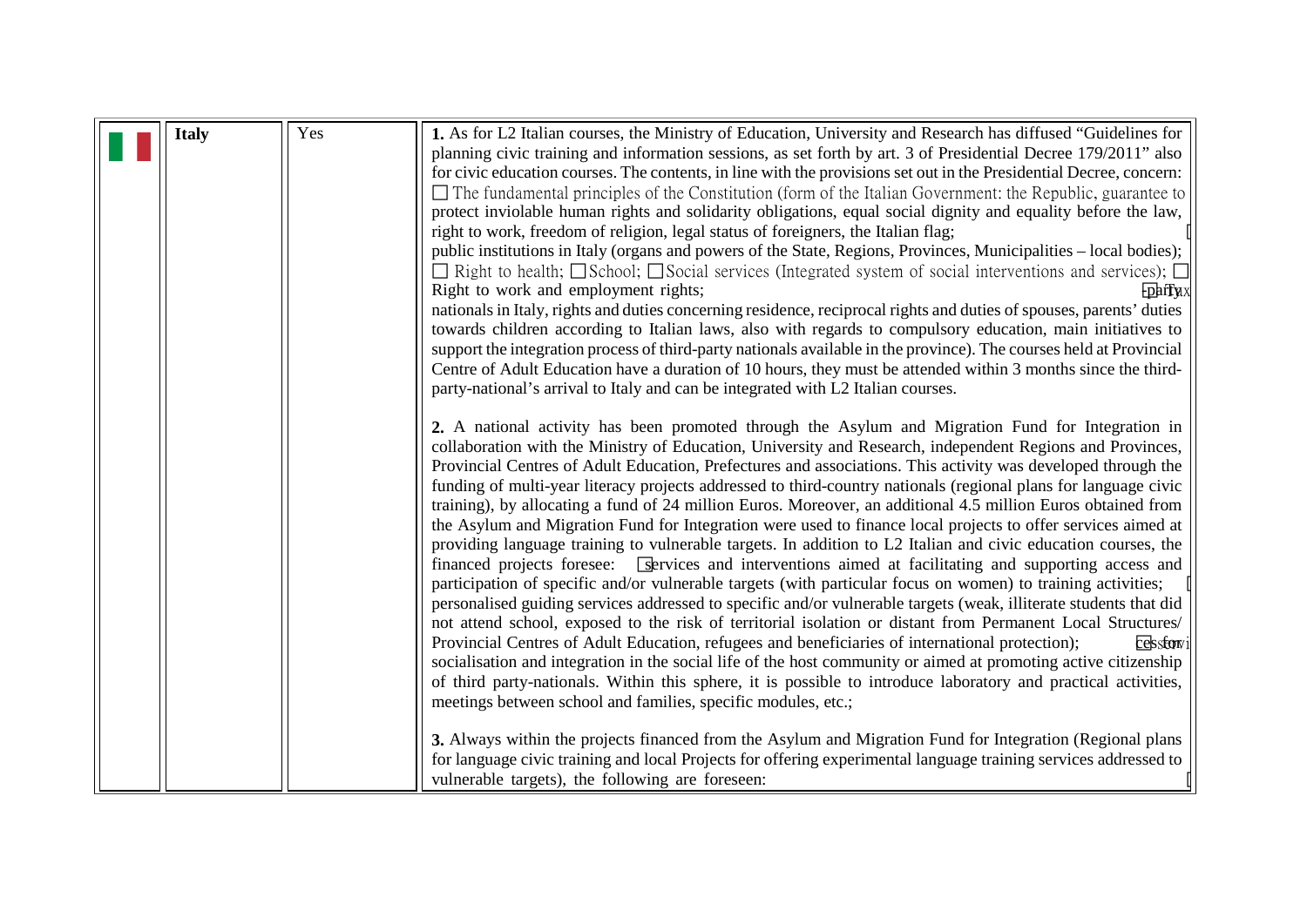|  | activities, like offering attendance allowances;<br>attendance of students to training activities, like offering babysitting services, etc.;<br>mediation services, orientation services to the territory and its services, also offered in collaboration with |
|--|----------------------------------------------------------------------------------------------------------------------------------------------------------------------------------------------------------------------------------------------------------------|
|  | peripheral State offices, public and private Bodies that operate in the foreigners' social integration sector; In                                                                                                                                              |
|  | conclusion, as previously mentioned, the attendance to civic education courses (within 3 months from entering<br>in Italy) and obtainment of the A2 level in spoken Italian (within two years, extendable to 3, from entering in                               |
|  | Italy) are necessary conditions to fulfil the Integration Agreement, required to renew the residence permit.                                                                                                                                                   |
|  | 4. The social-economic and cultural integration of migrants is a constant challenge pursued through the<br>combined action of stakeholders involved in different political areas at various governance levels. State, regions                                  |
|  | and cities are the main stakeholders involved in defining integration policies and measures. In 2016, upon                                                                                                                                                     |
|  | initiative of the Ministry of Labour and Social Affairs, regions were asked to draw up Regional intervention<br>plans for the integration of third-country nationals. In particular, Integrated Regional Plans aim at facilitating                             |
|  | the programming and development of a system of integrated interventions to favour social integration and<br>employment of migrants residing in Italy with a valid permit. These plans are implemented by regions through                                       |
|  | an integrated program that foresees the disbursement of Asylum and Migration Funds for Integration,                                                                                                                                                            |
|  | complementary to the European Social Fund. In 2016, the activities financed through regional plans concerned:<br>1) improvement of the school system in multi-cultural contexts, also through actions aimed at preventing                                      |
|  | students to drop out of school; 2) promotion of the access to integration services; 3) qualified information<br>services through regional and local communication channels; 4) promotion of the active participation of                                        |
|  | migrants in the economic, social and cultural life, also by involving associations. In addition to regions, local<br>bodies and stakeholders took action in promoting integration at local level. During the first quarter of 2016,                            |
|  | the activities implemented at local level by numerous stakeholders were subsidised with a contribution from                                                                                                                                                    |
|  | the Asylum and Migration Fund for Integration, disbursed through international (OS/2/ON3), national<br>(OS1/ON1) and local (OS/ON2, ON3) projects aimed at providing welcoming, integration and repatriation                                                   |
|  | services through the following actions:<br>brk)<br>immigrating in Italy without or accompanied by parents. Training and building capacity activity addressed to                                                                                                |
|  | all subjects involved in managing migratory flows of minors";                                                                                                                                                                                                  |
|  | services"; OS2/ON3: "Capacity building - expanding of public operators' skills with regards to services for<br>the integration of migrants; OS2/ON3: "Expanding of services foreseen within the anti-discrimination                                            |
|  | network"; OS2/ON3: "Promotion of comparison between integration policies developed in Italy and other<br>Member States";                                                                                                                                       |
|  |                                                                                                                                                                                                                                                                |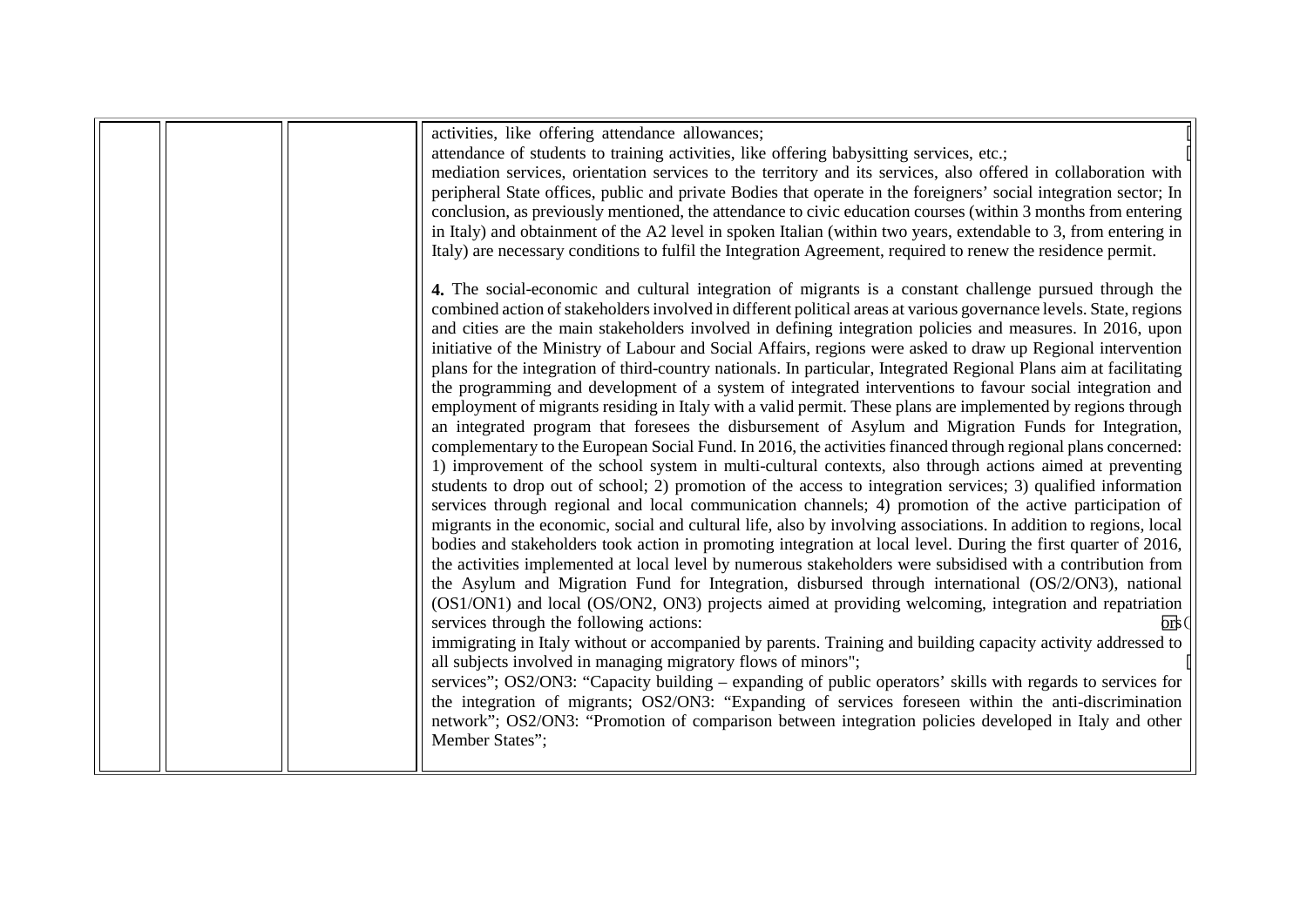<span id="page-18-0"></span>

|        |     | 5. As previously mentioned, local authorities and NGOs are involved in promoting integration at local level<br>also thanks to the support of the Asylum and Migration Fund for Integration disbursed through regional Plans,<br>international (OS/2/ON3), national (OS1/ON1) and local (OS/ON2, ON3) projects aimed at providing<br>welcoming, integration and repatriation services. National and local integration policies are mainly financed<br>through the Asylum and Migration Fund for Integration, as mentioned above. In particular, Regional action<br>Plans for integrating third-country nationals are implemented by Regions through an integrated program that<br>foresees the disbursement of Asylum and Migration Funds for Integration, complementary to the European<br>Social Fund. In addition to this, the Provincial Centres of Adult Education offer Italian and civic education<br>courses within the sphere of their institutional activities and funds allocated by the Ministry of Education,<br>University and Research. Access to the courses offered by Provincial Centres of Adult Education, which are<br>the bodies in charge at institutional level to provide L2 Italian courses, is free of charge for all foreign citizens<br>with valid permits to reside in Italy. In certain cases, students attending the courses are requested a voluntary<br>contribution to partially cover the costs for teaching materials and insurances (indicative cost from 30 to 60<br>Euros). This contribution is never requested in case of courses financed by FAMI (Asylum and Migration Fund<br>for Integration) fund. In conclusion, local authorities can realise activities aimed at promoting integration<br>through initiatives financed through their budgets and/or by resorting to the national Fund for social policies<br>and in particular through the so called social inclusion measures. |
|--------|-----|----------------------------------------------------------------------------------------------------------------------------------------------------------------------------------------------------------------------------------------------------------------------------------------------------------------------------------------------------------------------------------------------------------------------------------------------------------------------------------------------------------------------------------------------------------------------------------------------------------------------------------------------------------------------------------------------------------------------------------------------------------------------------------------------------------------------------------------------------------------------------------------------------------------------------------------------------------------------------------------------------------------------------------------------------------------------------------------------------------------------------------------------------------------------------------------------------------------------------------------------------------------------------------------------------------------------------------------------------------------------------------------------------------------------------------------------------------------------------------------------------------------------------------------------------------------------------------------------------------------------------------------------------------------------------------------------------------------------------------------------------------------------------------------------------------------------------------------------------------------------------------------------------------------------------------|
| Latvia | Yes | 1. Civic training courses are provided within Asylum, Migration and Integration fund (AMIF). One of the<br>AMIF projects is for providing civic training (welcome courses) for asylum seekers and the third - country<br>nationals (TCN) with international protection. The other projects are civic training for all TCN legally residing<br>in Latvia. The content of courses are similar, but there are differences in teaching methodology and approaches<br>for these different target groups: a) the main topics are: rights and obligations of citizens, Latvian history,<br>education, housing, social security, employment, health care, non-discrimination and others, b) duration of the<br>courses is at least 20 academic hours, c) along with civic training asylum seekers and persons with international<br>protection are visiting Latvian municipalities, education institutions and have introductory tours to the main<br>infrastructure objects in the capital.<br>2. No other courses than civic training and Latvian language learning is provided to newly arrived migrants.<br>3. Within some AMIF projects the childcare service is offered during the study hours.<br>4. In Information Centre for immigrants TCN can receive free psychological assistance, consultations on social<br>and legal issues (social welfare, employment, migration, housing, family rights etc.). TCN and service                                                                                                                                                                                                                                                                                                                                                                                                                                                                                                        |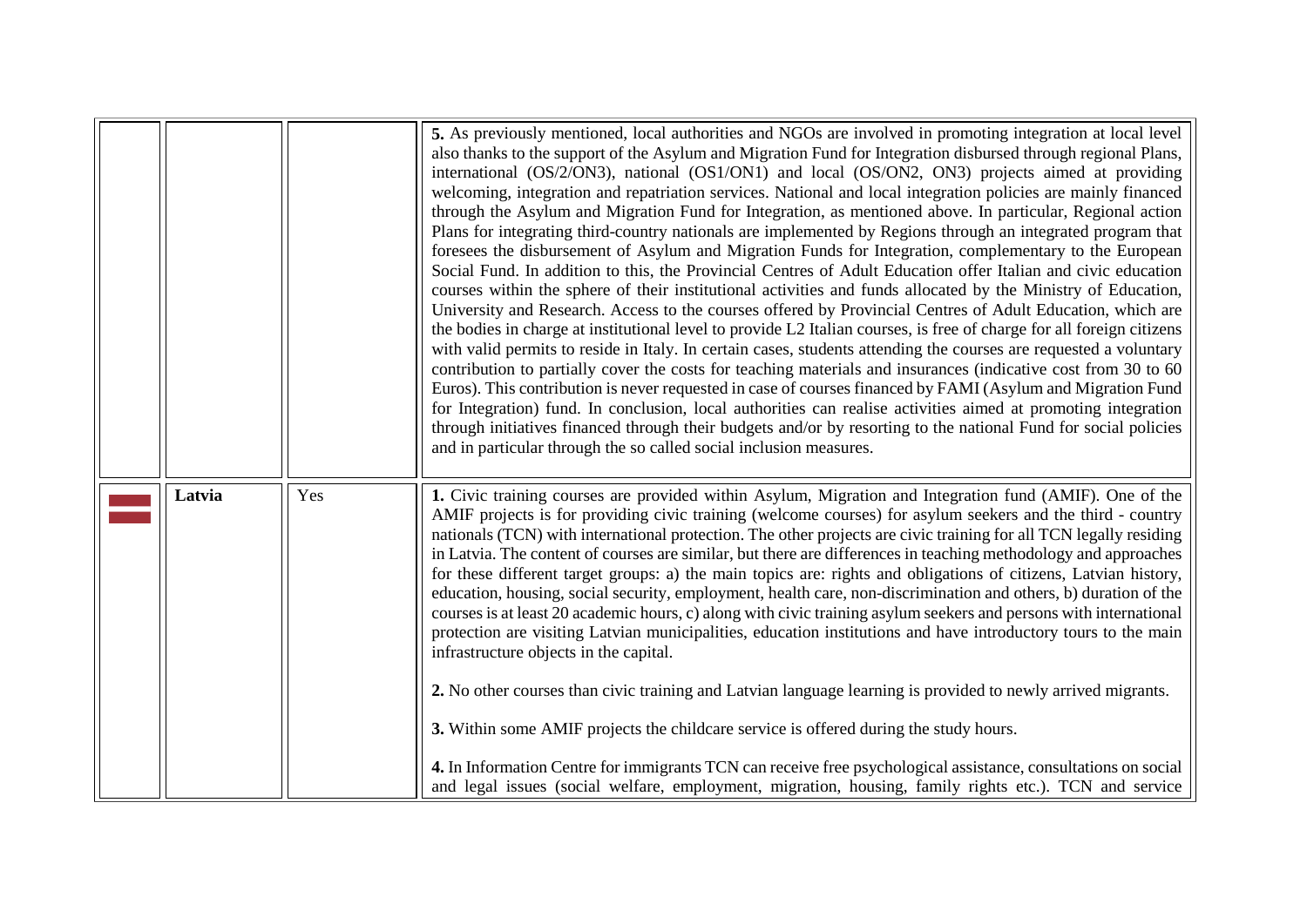<span id="page-19-0"></span>

|           |     | providers for TCN have the access to the Centre interpreting services for rarer languages. The asylum seekers,<br>refugees and persons with alternative status receive social workers and mentoring support, and the individual<br>inclusion plan is prepared.<br>5. Local authorities are included on voluntary bases. NGOs initiatives and participation is managed by<br>Information Centre for immigrants and open competition for finance within AMIF. The language and<br>integration courses are financed by AMIF, the mentors program is provided within European Social Fund. The<br>courses are free of charge.                                                                                       |
|-----------|-----|-----------------------------------------------------------------------------------------------------------------------------------------------------------------------------------------------------------------------------------------------------------------------------------------------------------------------------------------------------------------------------------------------------------------------------------------------------------------------------------------------------------------------------------------------------------------------------------------------------------------------------------------------------------------------------------------------------------------|
| Lithuania | Yes | 1. During the stay in Refugee Reception Centre joint civic and language courses are organized. Overall<br>foreigner granted asylum has to attend 96 hours of joint civic and language courses. The joint civic and<br>language courses are continued to be organized for foreigners granted asylum when they move to municipalities<br>to continue their integration (overall they have to attend 190 hours of joint courses). Civic training includes<br>lessons about Lithuanian culture, history, civic values, and basic knowledge of the Constitution of Lithuania.<br>2. Counselling on labour market issues are provided for foreigners granted asylum during their stay in Refugee<br>Reception Centre. |
|           |     | 3. The courses are free for participants of the integration programme (for foreigners granted asylum). There is<br>no waiting period for the course as it starts with the integration programme. Social workers look after the<br>children of the participants during learning hours. If the participant has a job, the courses can be organised in<br>the evenings or any other time suitable for the participant                                                                                                                                                                                                                                                                                              |
|           |     | 4. In 3 biggest cities of Lithuania which is home to the most of third-country nationals three Foreigners<br>integration centres were founded. Lithuanian language, the basics of Constitution of the Republic of Lithuania,<br>psychological counselling, legal services, and guidance on various life issues are provided for third-country<br>nationals and foreigners granted asylum. The project is implemented for the period of 3.5 years under the<br>Asylum, Migration and Integration Fund 2014-2020.                                                                                                                                                                                                 |
|           |     | 5. Language courses during the first 3 months of stay in the Refugee Reception Centre are initiated by the<br>Refugee Reception Centre. When migrants move to live in the municipalities, NGOs organize Lithuanian<br>language courses (expenditures are covered by the state budget) and provide other services to foreigners<br>granted asylum (help to find the job, education institution for their children, help to find the place to live, etc.).<br>The course costs 1.73 $\epsilon$ per hour in the Refugee Reception Centre and 2.29 $\epsilon$ in the municipalities, however                                                                                                                        |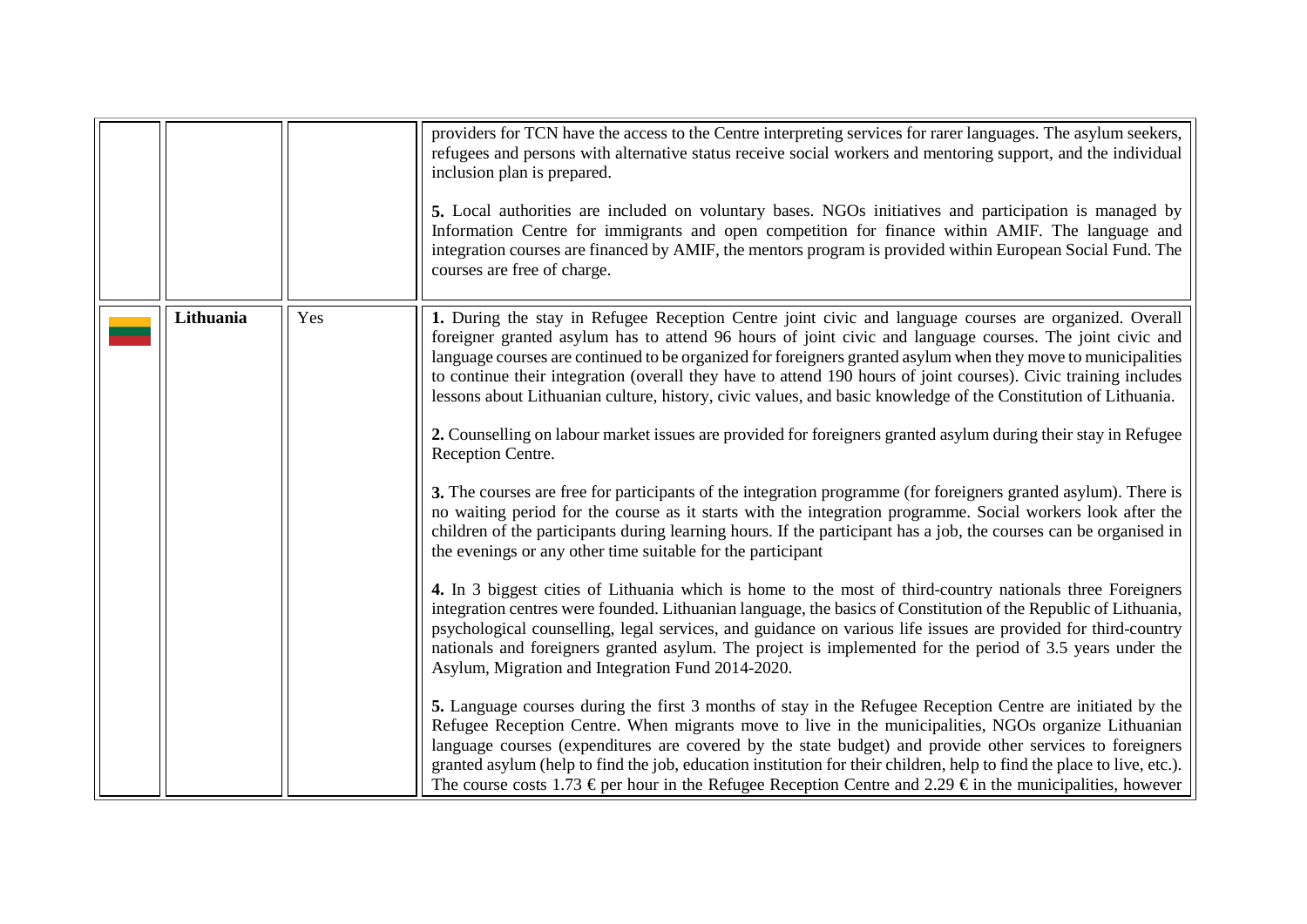<span id="page-20-0"></span>

|            |     | participants do not have to pay of the courses for up to 190 learning hours when they are provided during the<br>integration programme in municipality.                                                                                                                                                                                                                                                                                                                                                                                                                                                                                                                                                                                                                                                                                                                                                                                                                                                                                                                                                   |
|------------|-----|-----------------------------------------------------------------------------------------------------------------------------------------------------------------------------------------------------------------------------------------------------------------------------------------------------------------------------------------------------------------------------------------------------------------------------------------------------------------------------------------------------------------------------------------------------------------------------------------------------------------------------------------------------------------------------------------------------------------------------------------------------------------------------------------------------------------------------------------------------------------------------------------------------------------------------------------------------------------------------------------------------------------------------------------------------------------------------------------------------------|
| Luxembourg | Yes | 1. The citizenship training course aims to provide insight on integration and on the basic conditions of a<br>harmonious cohabitation in a plural Luxembourg as well as on the history of Luxembourg, its political<br>organisation, and its mores and customs. The duration of the course at the moment is of 6 hours (that normally<br>is provided in different languages and during the morning (9h to 12h) of 2 consecutive Saturdays or in the<br>evening during the work week (2 or 3 hours, 3 or 2 consecutive weeks).<br>2. In the framework of the Welcome and Integration Contract besides the language and citizenship training, an<br>orientation day is organized at least twice a year. This orientation day will take place during half a day on a                                                                                                                                                                                                                                                                                                                                         |
|            |     | weekend. It will include various partners and is aimed at enabling the signatory candidate to have better<br>knowledge of Luxembourg's official establishments and organizations, in a friendly atmosphere.<br>3. Yes. Reduced rates for language classes. Completion of the Welcome and Integration Contract is being<br>considered as a sufficient proof of good integration for third country nationals in the framework of the demand<br>for a long term residence permit after 5 years of legal residence. The new law about Luxembourg nationality<br>introduces the possibility of the procedure of option in cases of close links with Luxembourg. Completion of<br>the Welcome and Integration Contract is being considered as such a close link with Luxembourg.                                                                                                                                                                                                                                                                                                                                |
|            |     | 4. See answer to questions 1 and 2.<br>5. As we mentioned municipalities as well as other NGOs (i.e. Asti, Clae, Moien) provide language courses.<br>The program is stately funded. The participation at the orientation day and the citizenship training are free of<br>charge. The linguistic courses are at reduced rates (at the moment the price for the person who signs the CAI<br>is 10 euros per course). This represents between 2 and 5% of the regular price. Language courses are offered<br>under the responsibility of the Ministry of Education, who has within its responsibilities adult and continuous<br>education through contracted providers who have a convention with the Department of Adult Education of the<br>Ministry. The expenses of the language and citizenship training courses are covered by the Ministry of<br>Education whereas the organization of the orientation day is covered by the Luxembourg Reception and<br>Integration Agency (OLAI). The third-country national have to cover partially the price of the course (see<br>above) at his/her own expense. |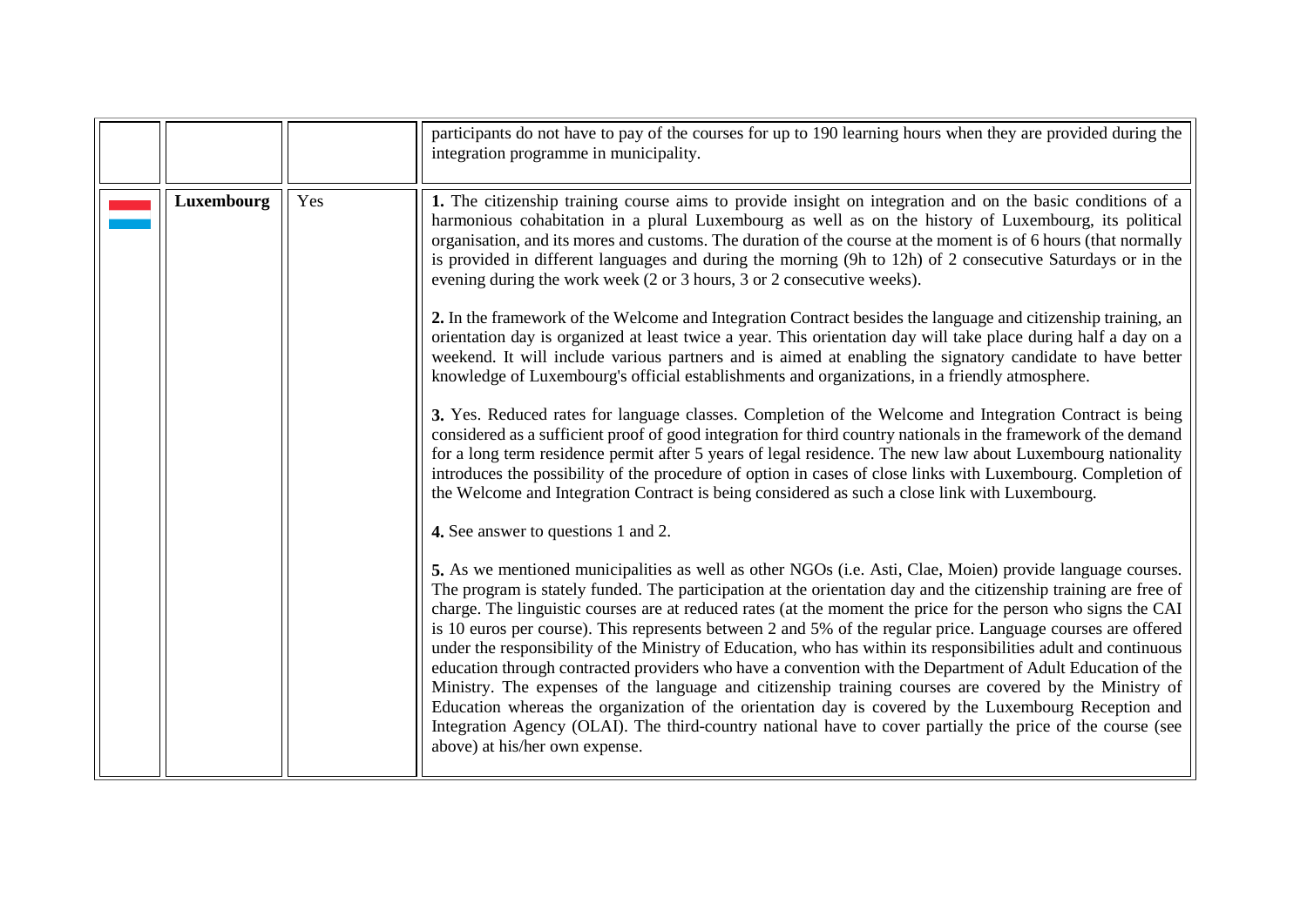<span id="page-21-0"></span>

| <b>Netherlands</b> | Yes | 1. Regarding the civic training:                                                                                  |
|--------------------|-----|-------------------------------------------------------------------------------------------------------------------|
|                    |     |                                                                                                                   |
|                    |     | a. What is the content of the course (topics addressed)?                                                          |
|                    |     |                                                                                                                   |
|                    |     | The themes are as follows:                                                                                        |
|                    |     | 1. Work and income                                                                                                |
|                    |     | 2. Norms and values                                                                                               |
|                    |     | 3. Housing/Living                                                                                                 |
|                    |     | 4. Health care and health insurance                                                                               |
|                    |     | 5. History and geography                                                                                          |
|                    |     | 6. (Important) authorities                                                                                        |
|                    |     | 7. Rule of law and state apparatus                                                                                |
|                    |     | 8. Education                                                                                                      |
|                    |     | b. What is the duration of the course?                                                                            |
|                    |     |                                                                                                                   |
|                    |     | Approximately 50 hours                                                                                            |
|                    |     | c. What are the different types of courses provided (for example, the pace of learning, assessment of the         |
|                    |     | concepts learned, adhering to national values, etc.)?                                                             |
|                    |     |                                                                                                                   |
|                    |     | Different publishers have developed content for the courses. There are no requirements for these courses. It is   |
|                    |     | all about the result: passing the exam on 'Knowledge of the Dutch Society'                                        |
|                    |     | 2. Do you provide other courses to facilitate the integration of third-country nationals who first arrive in your |
|                    |     | country (first-time arrivals)?                                                                                    |
|                    |     |                                                                                                                   |
|                    |     | Citizens must also pass the exam ONA (Orientation on Dutch society).                                              |
|                    |     |                                                                                                                   |
|                    |     | The course consists of the following components:                                                                  |
|                    |     | 1. Occupational orientation                                                                                       |
|                    |     | 2. Professional image                                                                                             |
|                    |     | 3. Know your characteristics                                                                                      |
|                    |     | 4. Career opportunities                                                                                           |
|                    |     | 5. Acquiring professional skills                                                                                  |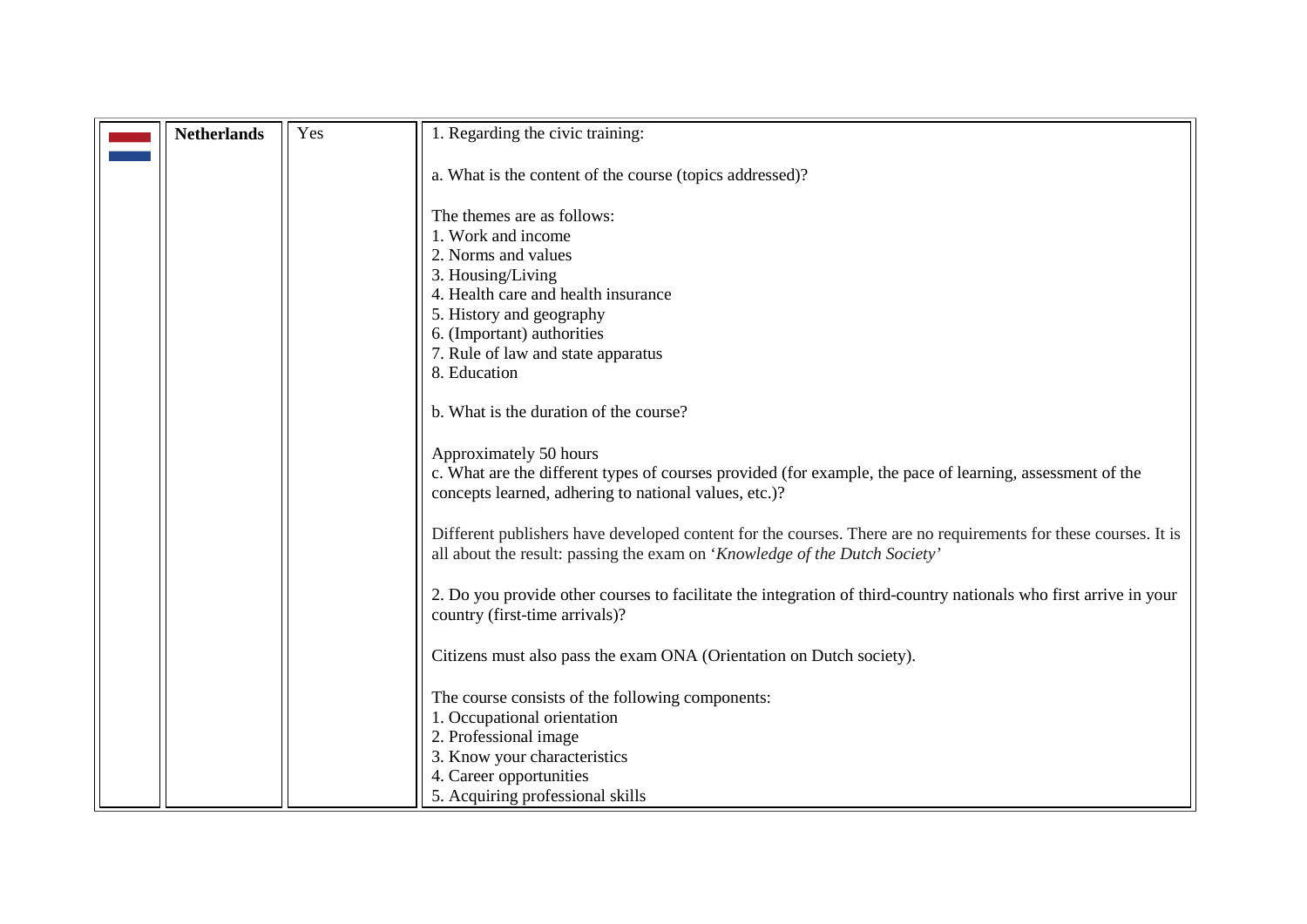|  | 6. Build a network                                                                                                    |
|--|-----------------------------------------------------------------------------------------------------------------------|
|  | 7. How to find work                                                                                                   |
|  | 8. Culture in the work place                                                                                          |
|  |                                                                                                                       |
|  | Citizens with a refugee background are offered "assistance" in he municipalities funded by the Ministry of            |
|  | Social Affairs. This is also part of the Integration Act.                                                             |
|  |                                                                                                                       |
|  | 3. Do you provide incentives to attend the courses (for example, covering childcare costs, link between               |
|  | participation in the courses and issuance of a residence permit, etc.)?                                               |
|  |                                                                                                                       |
|  |                                                                                                                       |
|  | For persons for who integration is mandatory are entitled to allowances for childcare.                                |
|  |                                                                                                                       |
|  | One must have passed (or have been granted an exemption) for the entire integration examination to apply              |
|  | for a permanent residence permit or Dutch nationality.                                                                |
|  |                                                                                                                       |
|  | 4. Does your country provide other measures to support third-country nationals who first arrive in France             |
|  | (first-time arrivals) in their integration pathway?                                                                   |
|  |                                                                                                                       |
|  | Admitted refugees are assigned a residence. Since several years there is more emphasis on the background of           |
|  | the refugee (education, experience), so the background matches with the assigned village. Refugees are eligible       |
|  | for rent subsidies and supplements for buying decoration for the house.                                               |
|  |                                                                                                                       |
|  | 5a. Apart from the State, how are local authorities and NGOs involved?                                                |
|  |                                                                                                                       |
|  | Municipalities do not have a role in integration since the reform of the 1st of January 2013. Only some               |
|  | assistance is organised by the municipality. In a lot of municipalities there is a cooperation between the            |
|  | municipalities and the Dutch Council of Refugees to organize the assistance. The assistance can be seen as a          |
|  | sort of social guidance.                                                                                              |
|  |                                                                                                                       |
|  | Civic organisations also develop $-$ whether financed or not by the State $-$ various projects that improve the       |
|  | position of vulnerable students. The Dutch Council for Refugees is the most important organization in the             |
|  | Netherlands.<br>of<br>municipalities<br>they<br>offer<br>societal<br>assistance.<br>In<br>1 <sub>ot</sub><br>a<br>any |
|  |                                                                                                                       |
|  |                                                                                                                       |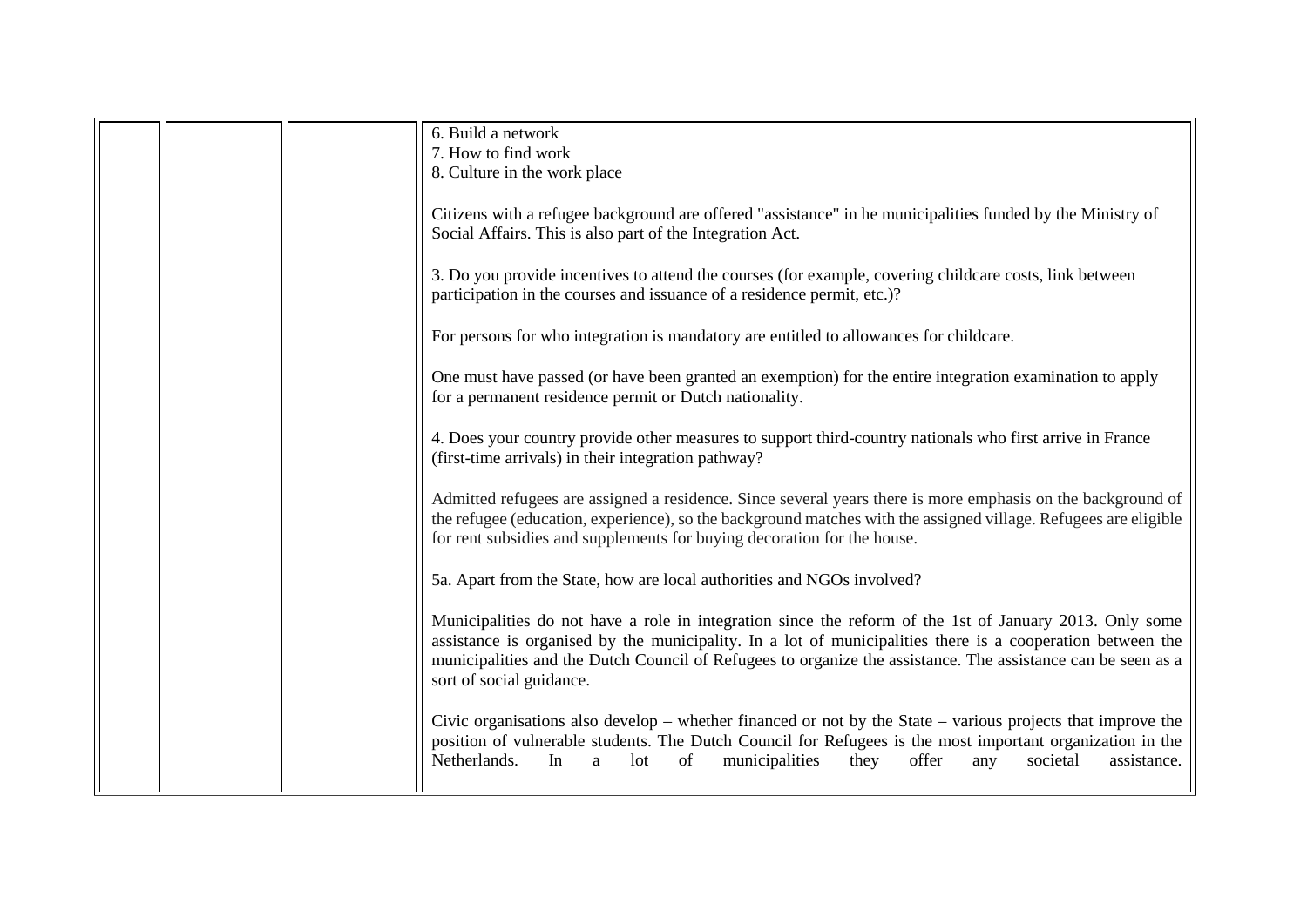<span id="page-23-0"></span>

|                                  |     | Following, the "Stichting Het begint met Taal" (NGO 'It starts with language') is represented in a lot of<br>municipalities. They have a buddy system so people can practice at home or somewhere else.<br>b. How are the costs of integration policy allocated?<br>In principle the person who integrates pays for his/her own integration. However, if you have a refugee status<br>you are applicable for a loan (if one succeeds within 3 years, the loan will be resigned).<br>The exam systems is financed by the Ministry of Social Affairs. The development and maintenance from the<br>different exams and law enforcement.<br>c. Does the third-country national have to cover partially the courses at his/her own expense?<br>See under b. |
|----------------------------------|-----|--------------------------------------------------------------------------------------------------------------------------------------------------------------------------------------------------------------------------------------------------------------------------------------------------------------------------------------------------------------------------------------------------------------------------------------------------------------------------------------------------------------------------------------------------------------------------------------------------------------------------------------------------------------------------------------------------------------------------------------------------------|
| <b>Poland</b>                    | Yes | 1. There is no civic trainings organized for foreigners in Poland.<br>2. No.<br>3. No.<br>4. No.<br>5. Non-government organizations can obtain funds from foreign sources and conduct integration activities.<br>Funds can be obtained from non-public sources, usually from EU funds.                                                                                                                                                                                                                                                                                                                                                                                                                                                                 |
| <b>Slovak</b><br><b>Republic</b> | Yes | 1. There are no specific civic training courses. This kind of information is included in the socio-cultural<br>orientation courses, which are part of the Open Slovak language courses of MIC IOM. Studia Academia<br>Slovaca and Center for Continuing Education of the Comenius University in Bratislava provide to foreigners<br>intercultural communication courses, courses of life and culture in Slovakia and professional communication<br>courses.                                                                                                                                                                                                                                                                                            |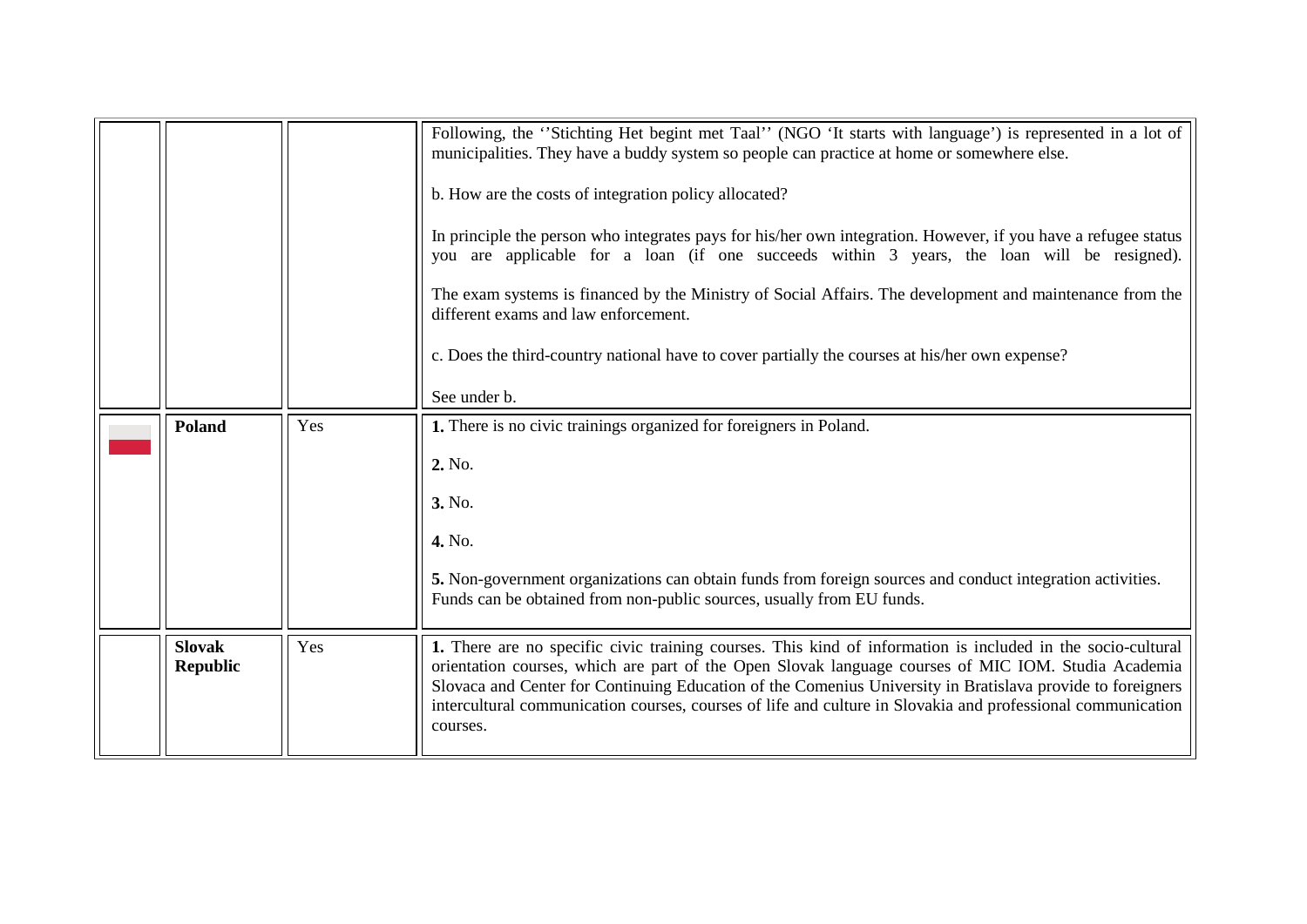<span id="page-24-0"></span>

|                 |     | 2. Third-country nationals can get a financial support from IOM for education / requalification courses that<br>help them in the integration to the Slovak labour market.<br>3. Migrants can ask for a temporary residence for the purpose of study based on a confirmation of being enrolled<br>to certified Slovak language courses from certain language schools.<br>4. The support for newly arrived migrants in Slovakia is provided only through projects funded by AMIF which<br>are implemented by NGOs and IOM. MIC IOM provides migrants with legal, labour and social counselling<br>apart from the above mentioned courses.<br>5. A systematic role of local authorities in this process is yet to be established. NGOs are involved mostly<br>regarding the integration of the persons granted international protection. Costs are covered in this case by<br>AMIF. The beneficiaries of international protection can attend free courses organized for example by the<br>initiative Kto pomôže. The NGOs cooperate with language schools / lecturers, within their services and courses<br>they offer, and mostly they offer also educational courses. Migrants generally have to cover the language course<br>on their own expense, except from the Open Course of the Slovak language provided by MIC IOM, which is<br>the only free course of Slovak language for third-country nationals. |
|-----------------|-----|-------------------------------------------------------------------------------------------------------------------------------------------------------------------------------------------------------------------------------------------------------------------------------------------------------------------------------------------------------------------------------------------------------------------------------------------------------------------------------------------------------------------------------------------------------------------------------------------------------------------------------------------------------------------------------------------------------------------------------------------------------------------------------------------------------------------------------------------------------------------------------------------------------------------------------------------------------------------------------------------------------------------------------------------------------------------------------------------------------------------------------------------------------------------------------------------------------------------------------------------------------------------------------------------------------------------------------------------------------------------------------------------------------------|
| <b>Slovenia</b> | Yes | 1. Slovenia organises civic training as part of the free language course available to third country nationals. For<br>that reason no separate curriculum had been developed, although some parts of the course are more directly<br>tied to civic contents, for instance: in beginner's module: - Public Life in Slovenia - Slovenian History, Culture<br>and Constitutional Arrangement in advanced module: - Slovenian Society and Constitutional Arrangement 1.<br>Unit: Media 2. Unit: Slovenia and the European Union 3. Unit: Social arrangement and Legislation - Slovenian<br>Culture, History and Tradition 1. Unit: Geography and History 2. Unit: Slovenian Culture and Cultural<br>Institutions 3. Unit: Slovenian Tradition, Holidays and Celebrations<br>2. Most other programmes or courses aim at persons granted international protection. There is a special<br>orientation course for persons relocated or resettled in Slovenia. While most programmes/courses include some<br>sort of civic content, none of them had been set up for such purpose only.<br>3. Third country citizens are only entitled to sit a first Slovenian language exam at the basic level free-of-charge<br>if they had been present for 80 percent of the 180 hour language course.                                                                                                                           |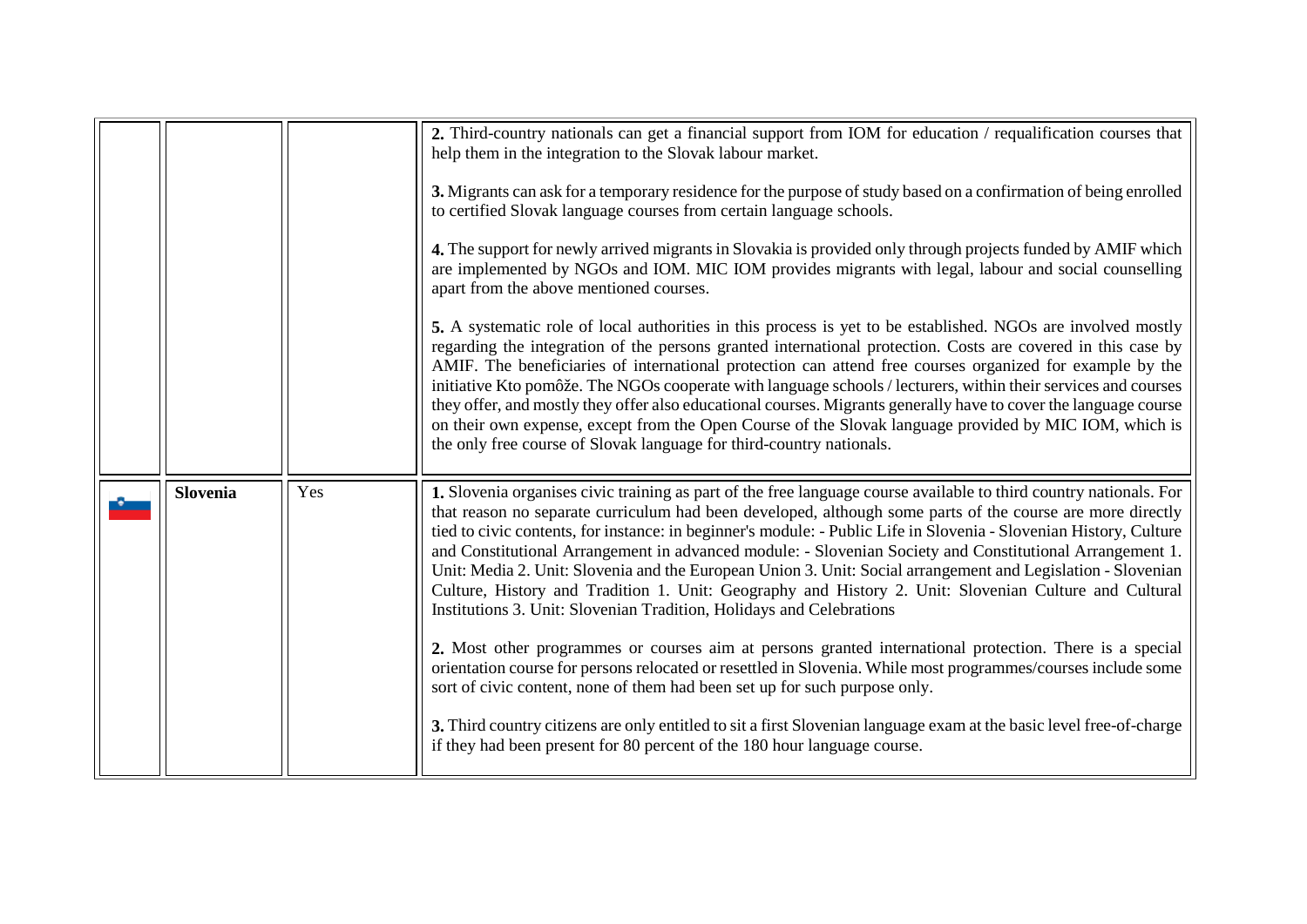<span id="page-25-0"></span>

|              |     | 4. Most other measures aim mostly at persons granted international protection such as housing subsidy,<br>programmes offering support through most intense periods imminently after being granted international<br>protection etc.<br>5. All the migrants are in large part directly incorporated in existing state systems (health, education) that is<br>mostly financed by state so local authoritieas are usuall not involved. Programmes and courses are organised<br>by NGOs on the basic of public procurement procedures and participation is always free of charge.                                                                                                                                                                                                                                                                                                                                                                                                                                                                                                                                                                                                                                                                                                                                                                                                                                                                                                                                                                                                                                                                                                                                                                                                                                                                                                                         |
|--------------|-----|------------------------------------------------------------------------------------------------------------------------------------------------------------------------------------------------------------------------------------------------------------------------------------------------------------------------------------------------------------------------------------------------------------------------------------------------------------------------------------------------------------------------------------------------------------------------------------------------------------------------------------------------------------------------------------------------------------------------------------------------------------------------------------------------------------------------------------------------------------------------------------------------------------------------------------------------------------------------------------------------------------------------------------------------------------------------------------------------------------------------------------------------------------------------------------------------------------------------------------------------------------------------------------------------------------------------------------------------------------------------------------------------------------------------------------------------------------------------------------------------------------------------------------------------------------------------------------------------------------------------------------------------------------------------------------------------------------------------------------------------------------------------------------------------------------------------------------------------------------------------------------------------------|
| <b>Spain</b> | Yes | 1. The content of the course focuses on: knowledge of institutions, the legal system, and the framework of<br>coexistence, the education system, culture and constitutional values.<br>2. There are no specific courses for newly arrived migrants; the courses are the same for everyone, irrespective<br>of the length of residence. The content will only vary depending on the initial knowledge that the participant<br>has of Spanish society.<br>3. In the case of renewals of residence/work permits, if they do not meet one of the legal requirements for the<br>renewal, they may submit an integration effort report issued by the Autonomous Communities or City Councils<br>in which, among other points, performance on these courses is assessed in order to renew permits.<br>4. These courses are the main tool that is used from public policies on immigrant integration to facilitate<br>knowledge of institutions, the legal system, the coexistence framework, the education system, culture and<br>constitutional values.<br>5. NGOs collaborate with the public authorities to carry out all these actions related to language and civic<br>education courses. In the case of courses at the national level, the Directorate-General for Migration publishes<br>a call for applications for subsidies each year aimed at these organisations, to fund the implementation of these<br>projects. Some city councils have also launched this type of course for immigrants in the past, or they continue<br>to do so. At present, there is a cooperation framework between the central Government, the Autonomous<br>Communities and the City Councils for providing resources of this type for the reception and integration of<br>asylum seekers and refugees. Access to these courses is free of charge for participants, whether they are<br>immigrants or asylum seekers. |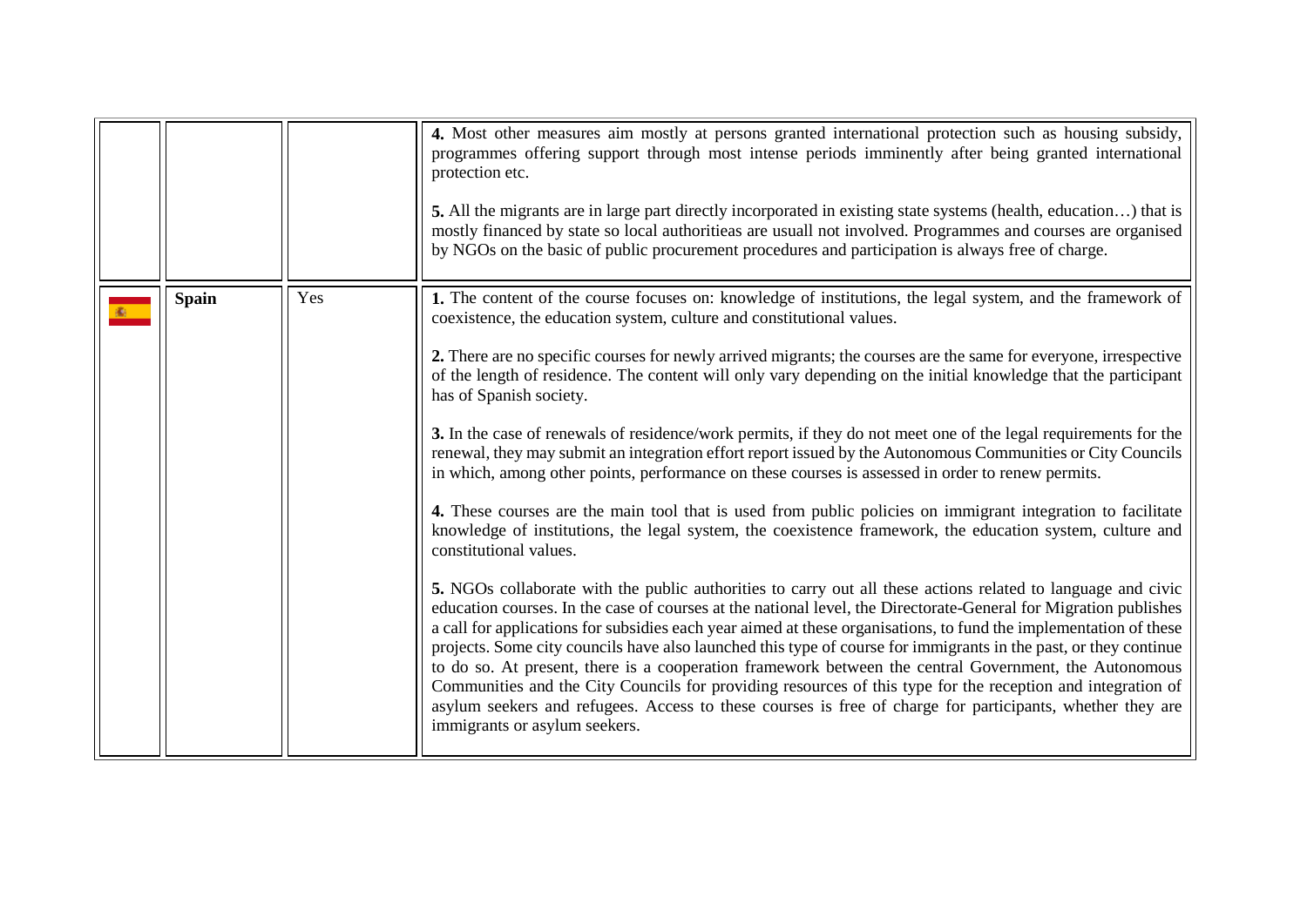<span id="page-26-0"></span>

| <b>Sweden</b> | Yes | 1. There is no separate course for civic training. Certain aspects can be covered within Swedish for immigrants<br>but since these language courses are arranged by the municipalities the exact content can differ between<br>municipalities.<br>2. Everyone that does not have Swedish as their first language and is living in the country has the same right<br>to language education - Swedish for immigrants. No other courses are offered on a standard basis.<br>3. The tuition is free of charge. Often Swedish for immigrants is an important part of the introduction plan<br>intended to get the foreigner into the labour market. The person must follow the introduction plan in order to<br>be eligible for introduction benefit.<br>4. This is decided on an individual basis depending on the background of the person and included in the<br>personal introduction plan.<br>5. The municipalities are responsible to organise the language courses. The Swedish Employment Agency<br>(Arbetsförmedingen) is responsible for the introduction plans. NGOs has no formal responsibility in this<br>regards but can take part on a voluntary basis by for example arranging "language cafe". The language courses<br>are free of charge for the individual.                                                                                                                                                                                                                                                                                                                                                                                                                                                                    |
|---------------|-----|-----------------------------------------------------------------------------------------------------------------------------------------------------------------------------------------------------------------------------------------------------------------------------------------------------------------------------------------------------------------------------------------------------------------------------------------------------------------------------------------------------------------------------------------------------------------------------------------------------------------------------------------------------------------------------------------------------------------------------------------------------------------------------------------------------------------------------------------------------------------------------------------------------------------------------------------------------------------------------------------------------------------------------------------------------------------------------------------------------------------------------------------------------------------------------------------------------------------------------------------------------------------------------------------------------------------------------------------------------------------------------------------------------------------------------------------------------------------------------------------------------------------------------------------------------------------------------------------------------------------------------------------------------------------------------------------------------------------------------------------------|
| <b>Norway</b> | Yes | 1. a) There are three language training routes for immigrants: (i) one is for foreign nationals (not labour<br>immigrants) between 18 and 55 years of age who have a residence permit that forms the basis for eventually<br>getting a permanent residence permit in Norway; this group has the right and obligation to participate in<br>Norwegian language training and social studies including cultural and political topics as well as introduction<br>to everyday life in Norway. A minimum of 600 hours of Norwegian language training and social studies is<br>provided given free of charge within the first three years. (New in Norway) (ii) Work immigrants and their<br>family members are not covered by the right to free Norwegian language training and social studies, but still<br>have the obligation to complete a total of 300 hours of tuition. There are also many online language courses<br>available. The third kind of training is (iii) the Introduction Programme. The right and obligation to participate<br>in the introduction programme shall apply to newly arrived foreign nationals between 18 and 55 years of age<br>who need to obtain basic qualifications and who have been granted asylum (or a residence or work permit<br>hence to the Immigration Act section 8, 9 or 22 with the restrictions mentioned in the Act). It is adapted to the<br>needs of the participants. An individually adapted plan shall be drawn up for any person who is to participate<br>in an introduction programme. It shall be formulated on the basis of an identification of the training needs of<br>the person concerned and of the measures that may be useful to the person concerned. If an immigrant has been |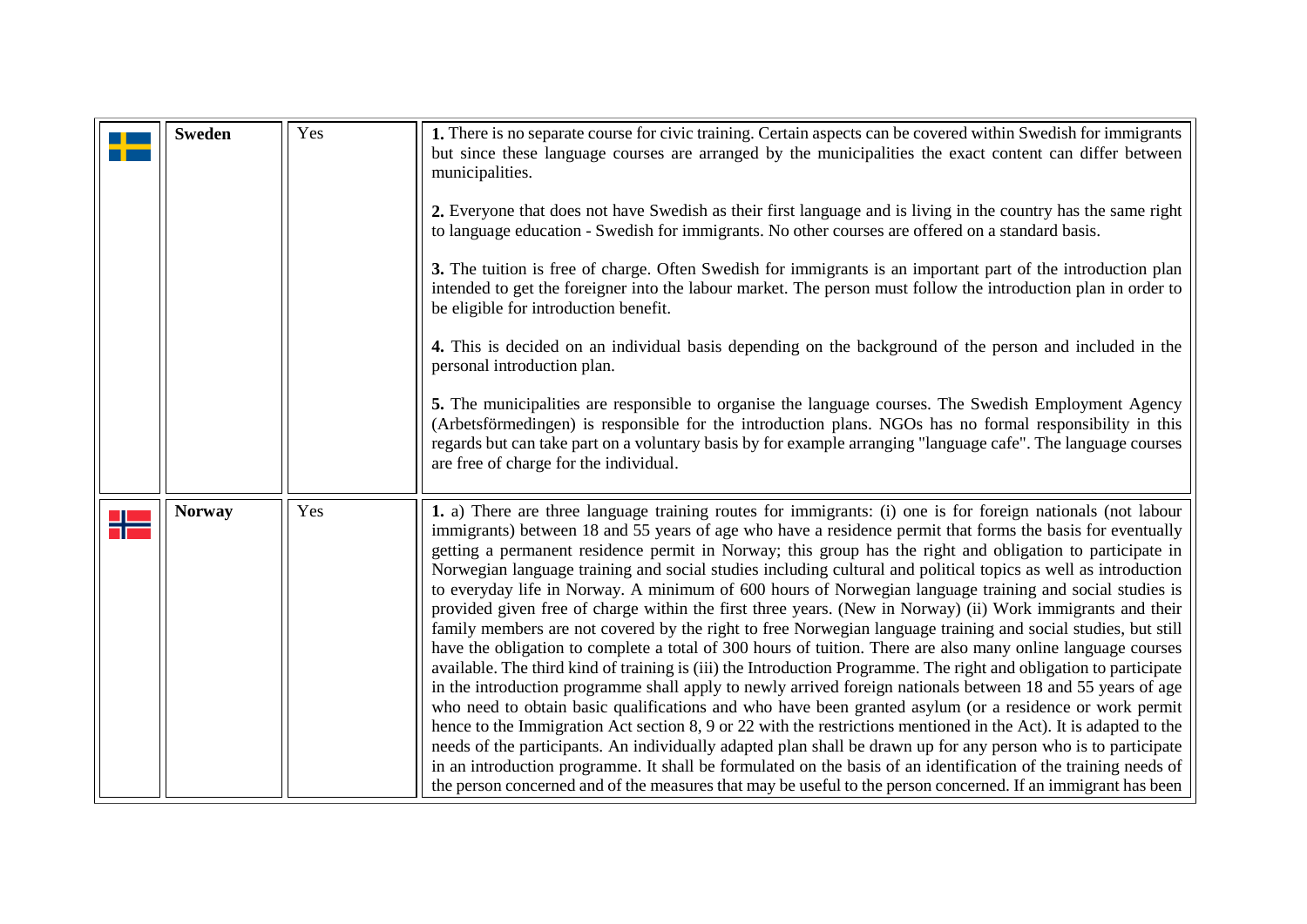|  | granted family reunification with a Norwegian or Nordic national, she/he is not entitled to take the Introduction   |
|--|---------------------------------------------------------------------------------------------------------------------|
|  | Programme (but can take the Norwegian and society courses). The municipality can nevertheless decide to             |
|  | offer him/her a place on the programme. He/she must apply to take the Introduction Programme. If the                |
|  | municipality is to offer a Norwegian family member a place on the programme, it is a requirement that the           |
|  | applicant has a need for basic qualifications. It is also a condition that the family member is regarded as 'newly  |
|  | arrived'. By newly arrived is meant that the family member has been resident in Norway for less than two years      |
|  | when the decision is made concerning participation in the Introduction Programme. Note: If someone holds a          |
|  | residence permit pursuant to the EEA regulations or if she/he is a national of one of the Nordic countries, tuition |
|  | in the Norwegian language is not mandatory. The tuition is also not free. b). The Introduction Program is a         |
|  | full-time qualification programme that usually lasts for up to two years. The municipal introduction                |
|  | programmes are intended to teach participants basic skills in Norwegian, and to prepare them for an active          |
|  | working life or motivate them to take an education. The programme also aims to give participants insight into       |
|  | Norwegian society. The introduction programme is designed for persons who need to obtain basic                      |
|  | qualifications. Participants in the Introduction programme are entitled to receive introduction benefits. The       |
|  | standard duration of the Introduction Program is two years, involving at least 600 hours of Norwegian language      |
|  | and social studies training. In certain special circumstances, the duration can be extended to up to four years,    |
|  | and up to 3000 hours of Norwegian language and social studies training. As detailed above, the Introduction         |
|  | Program involves the right and the obligation to participate in Norwegian language training. Satisfactorily         |
|  | passing Norwegian language and social studies tests/evaluations has been made a requirement for eventually          |
|  | obtaining Norwegian citizenship. Economic migrants from third countries (non-EEA countries) are required to         |
|  | complete 300 hours of tuition (250 hours in Norwegian language and 50 hours in social studies) to be able to        |
|  | acquire a permanent residence permit. Foreign nationals have to complete their mandatory tuition, to be granted     |
|  | permanent residence permits or to qualify for Norwegian citizenship. To encourage the acquisition of the            |
|  | language by EEA country nationals living and working in Norway, the Norwegian government is providing,              |
|  | through several channels, financing for projects aimed at the creation of free online learning resources.           |
|  | Norwegian on the Web (NoW), originally created for foreign students in Norway, was adapted to the needs of          |
|  | foreign workers in a process which was co-financed by Vox. This open online resource is now called                  |
|  | LearnNow. Instructions and help texts are available in English, Polish and Spanish                                  |
|  | 2. Basically, Norway provides courses in Norwegian and social science/ civics so that newcomers can more            |
|  | quickly understand and participate in the environment in which they live. There are other course themes offered     |
|  | on an ad hoc basis in the reception centers for asylum seekers. Please note Norway's previous responses to the      |
|  | EMN AHQ on violence and sexual conduct, programs for beneficiaries of international protection as well as           |
|  | the AHQ on programs in the reception centers for LGBTI applicants. Links below. -                                   |